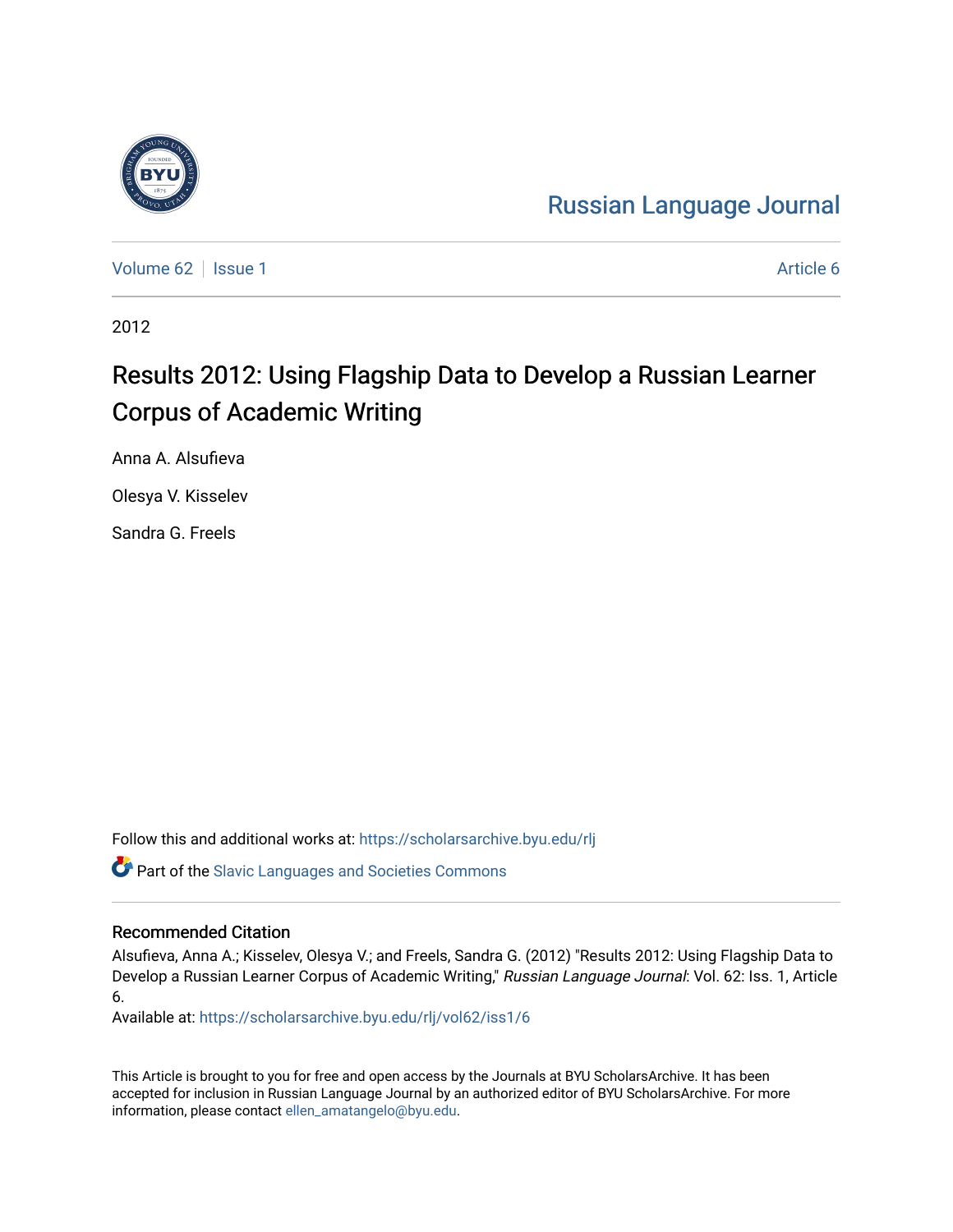# **Results 2012: Using Flagship Data to Develop a Russian Learner Corpus of Academic Writing**

# *Anna A. Alsufieva (Yatsenko) Olesya V. Kisselev Sandra G. Freels*

This paper presents a project developed at the Russian Flagship Center at Portland State University, the pilot Russian Learner Corpus of Academic Writing (piRULEC). PiRULEC is the first of its kind Russian learner corpus that contains academic texts written on a variety of topics produced by advanced learners of Russian from a variety of linguistic backgrounds (heritage speakers of Russian and mainstream American students).

We begin the article with a short introduction to the field of corpus linguistics followed by a closer look at corpus resources available for the Russian language. We then focus on learner corpora research in particular and offer a discussion on the advantages of using learner corpora in the study of language acquisition of Russian as a Foreign Language (RFL). Using the example of piRULEC, we examine possible applications of a developmental Russian learner corpus and provide examples from piRULEC.

Corpus Linguistics and Corpus-informed Language Teaching and Learning

Corpus linguistics has gained a sure footing in linguistic research in the past two decades as computer-aided analyses of collections of authentic texts, known as language corpora, brought about new insights into the nature of language. Language corpora are not simply large; these databases are meant to be principled representative collections of authentic (i.e., naturally-occurring) language. Since corpora comprise a variety of texts, each text comes with meta tags that supply information about such parameters of a text as author, author's gender, genre, time of text creation, length of text, and/or other characteristics depending on the design criteria put forth by the creators of a corpus. Many sophisticated corpora contain elaborate systems of grammatical annotation, which may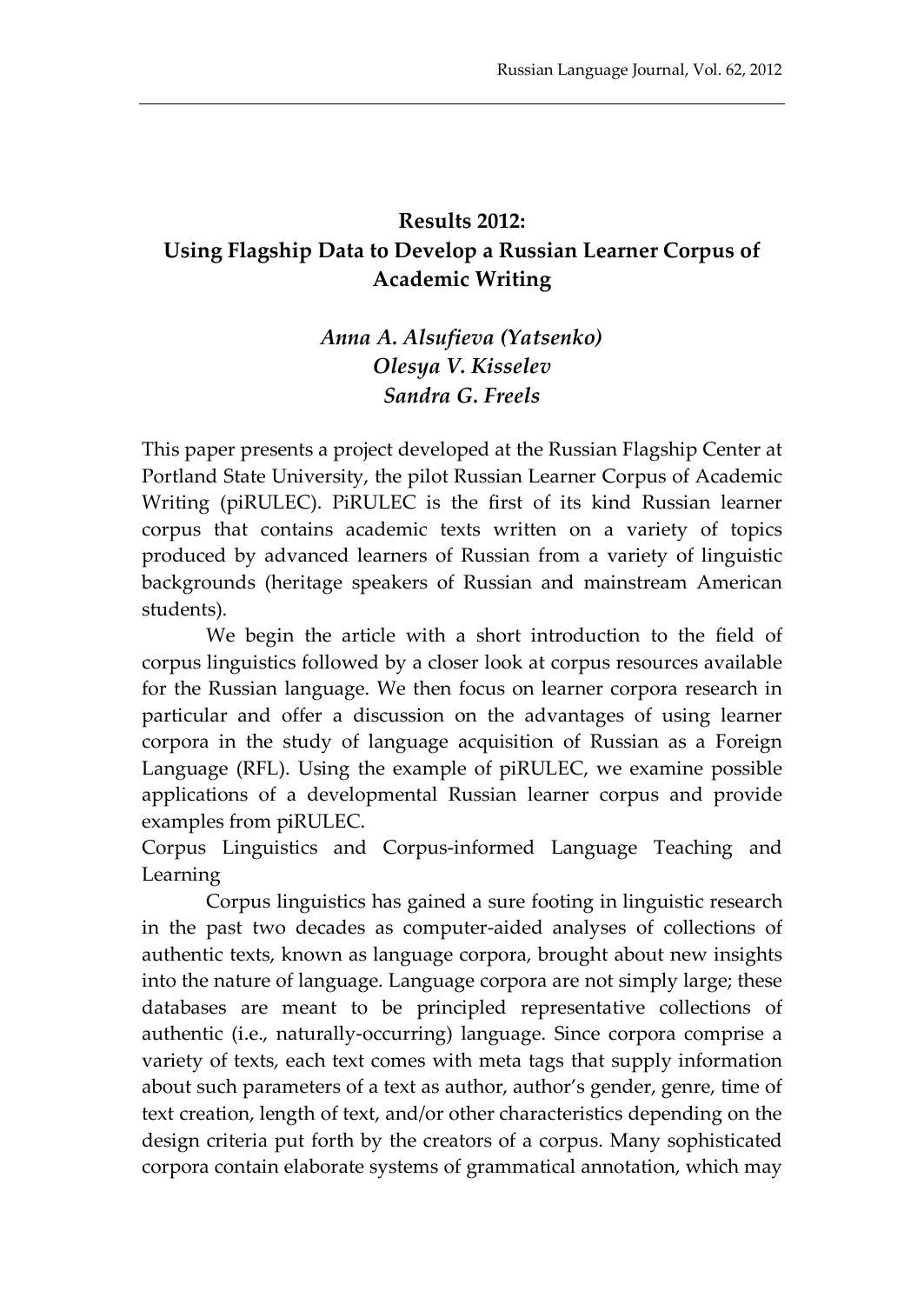provide morphological, semantic, syntactic and/or discoursal information. Meta tags and grammatical tags allow users and researchers to go beyond word searches (not to say that word searches are limiting; many interesting studies can be conducted on un-annotated or raw corpora). Yet, annotation allows for more finely customized searches: for instance, one may choose to search only texts created by female authors of a particular time period in a particular genre or to investigate a grammatical feature such as the use of participles across different genres.

Corpus studies require the use of special software. Even when a corpus itself can be stored in a rather simple database, its analysis will most usually be conducted with the help of a text retrieval program such as WordSmith Tools (Scott, 2010) or MonoConc (Barlow, 2003), although many corpora are nowadays available online and come with built-in text analyzing software. These programs provide general statistics on the texts (such as numbers of words and word tokens, and numbers of sentences and paragraphs), analyze corpora according to the parameters set by the researcher, retrieve the search items (words, phrases or grammatical constructions), create concordance lines and collocation lines, supply information on search item frequency and the like. Using a text-retrieval program, one can sort and compare information obtained from these analyses.

Such flexibility of data analysis done on vast volumes of data in a relatively quick manner turned corpora into unique platforms for theoretical and applied language studies. Many national languages are now represented by large national corpora (British National Corpus, The National Corpus of Polish, Russian National Corpus, etc.) and multiple types of specialized corpora.

Corpus approach to investigation of language has had a significant impact on the field of language teaching (Conrad, 200; McCarthy, et. al., 2005), offering educators new teaching techniques and materials based on authentic language. Among the numerous examples of corpus-based pedagogical resources for English are new grammars such as The Longman Grammar of Spoken and Written English (Biber, et. al., 2002) and Real Grammar (Conrad, 2009); pedagogical materials developed for English as a Second Language (ESL) such as The Academic Word List (Coxhead, 2000), corpus-based textbooks such as Focus on Vocabulary (Schmitt & Schmitt, 2005) and the Touchstone ESL series (McCarthy, et. al., 2005), and many more. Many English-language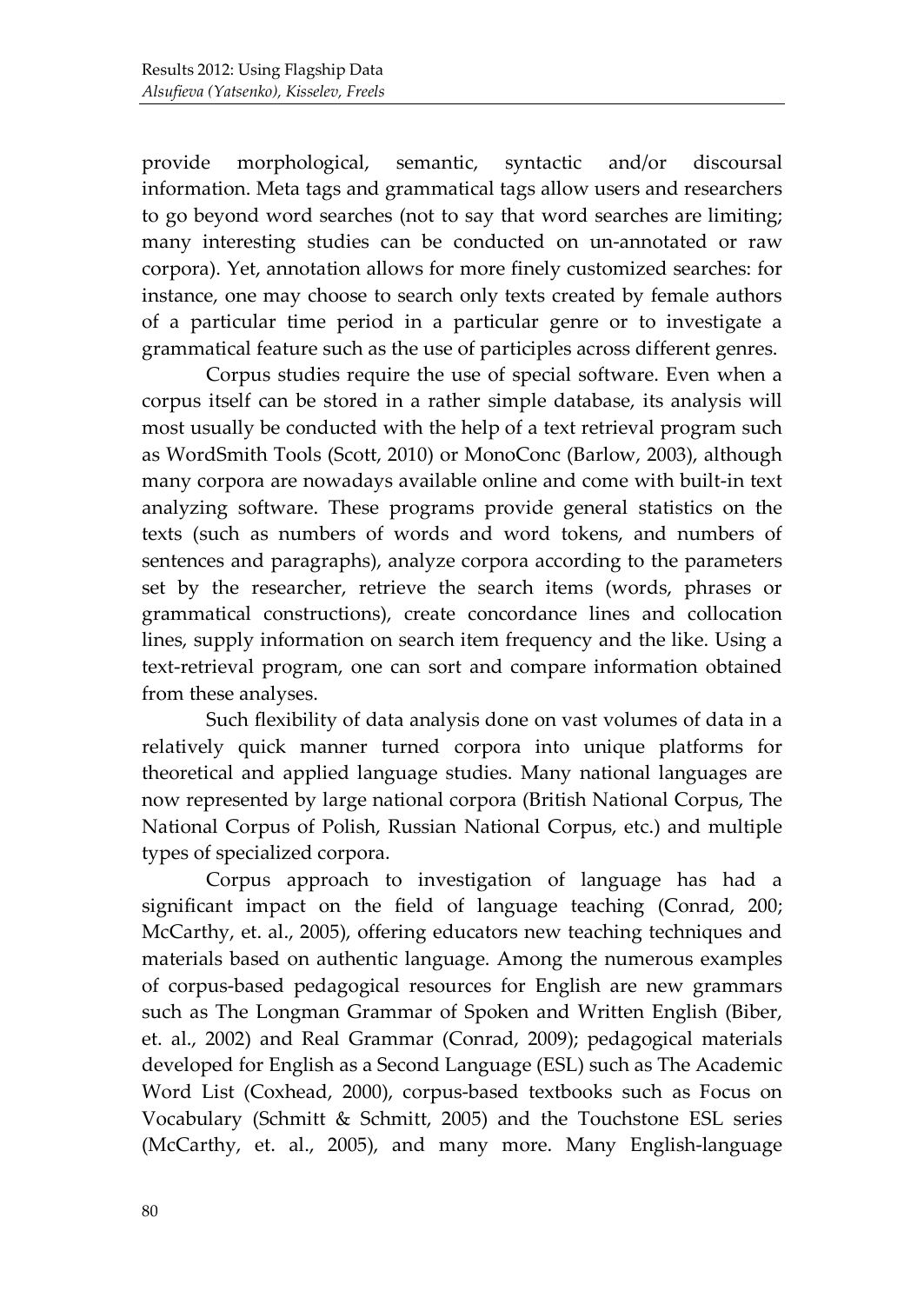corpora are also available for free public use and can thus become a resource for language learners with or without guidance from teachers.

Although the majority of available corpus resources today represent the English language, other language corpora are developing rapidly. The flagship project in the Russian corpus linguistics today is the Russian National Corpus (RNC, [http://www.ruscorpora.ru/index.html\)](http://www.ruscorpora.ru/index.html), which sets out to represent the contemporary Russian language across genres and styles. The corpus is composed of multiple sub-corpora such as literary, legal, dialectal, technical and other corpora. RNC is continuously updated and boasts one of the most sophisticated grammatical tagging systems providing detailed morphological and semantic information for each word in the corpus (a large sub-corpus in RNC also contains syntactic annotation). This diversity, complexness and sophistication of annotation of the data collected in RNC provides an enormous platform for theoretical study of the Russian language and holds the promise of bringing new corpus-based materials such as contemporary dictionaries (for example, dictionaries currently available at [http://dict.ruslang.ru/\)](http://dict.ruslang.ru/) and new corpus-informed grammars of the Russian language (see project Русская Грамматика at [http://rusgram.ru/,](http://rusgram.ru/)  currently under development).

Fully realizing the potential impact of corpus linguistics on pedagogical practice, the team of the RNC has developed a unique subcorpus specifically for pedagogical purposes (Обучающий корпус русского языка, [http://www.ruscorpora.ru/search-school.html\)](http://www.ruscorpora.ru/search-school.html). This "educational" sub-corpus contains texts that are correlated to the Russian educational programs, and the texts are annotated to reflect the demands of Russian language school curriculum. The pedagogical applications of this sub-corpus as well as corpus data in general are reviewed in detail in Dobrushina (2005, 2009) and Savchuk & Sichinava (2009). All articles describe an array of corpus-based tasks appropriate for Russian language courses taught at Russian schools and universities: examination of lexemes, analyses of grammatical forms, identification of text register, and the like.

RNC has also been suggested as a pedagogical tool for teaching advanced levels of Russian as a Foreign Language (RFL) and Russian for professional purposes (Levinzon, 2007), as well as a platform for unguided exploration of linguistic phenomena by advanced learners of RFL (Janda, 2007).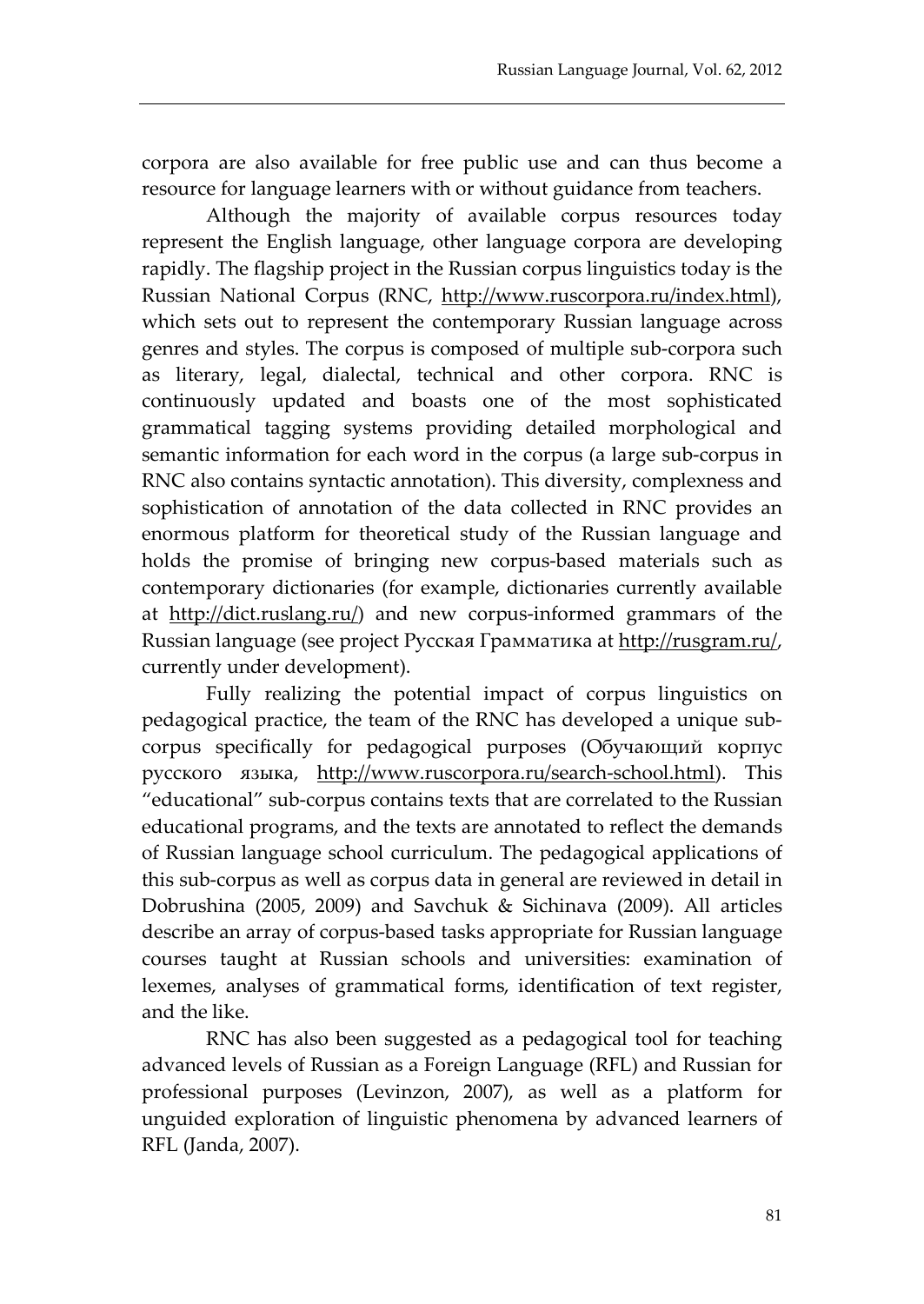Another Russian language corpus project that holds a promise for RFL classroom practice is HANCO (Хельсинский аннотированный корпус русского языка, [http://www.ling.helsinki.fi/projects/hanco/\)](http://www.ling.helsinki.fi/projects/hanco/). HANCO represents a collection of texts published in the early 2000s in the Russian language political and social-media magazine Itogi. The corpus is relatively small (100,000 words) but contains exact and detailed grammatical annotation accessible for instructors and students alike. Some ideas for the use of HANCO in teaching RFL are listed in Kopotev (2008).

The development and constant improvement of authentic corpora has undoubtedly changed the study of linguistic phenomena; corpus linguistics research has also revolutionized the related field of language pedagogy. It is possible that this success of corpus linguistics has prompted a new direction in corpus research, namely the study of learner corpora. The next section (and effectively the rest of this article) will be largely devoted to the discussion of learner language corpora and their applications.

### Corpus Linguistics and Learner Language

Similarly to a native corpus, a learner corpus is a large, digitized principled collection of texts produced – in the case of learner corpora – by foreign language (FL) or second language (L2) speakers of a given language. It is important to mention that learner corpora are usually smaller than native corpora: the volume is often constrained by data availability, but is often governed by the research design. At the same time, learner corpora often contain a more detailed system of meta tags addressing the fact that language production of learners is influenced by a far larger combination of factors than that of native speakers. The question of grammatical tagging in case of learner corpora is more complicated: most automated taggers have been developed for standard linguistic forms and are most likely inapplicable to learner language with its many "deviations," although many learner corpus projects aim exactly at error detection and tagging, and subsequent categorization of errors.

The learner corpus "revolution" similarly started in the field of English as a Foreign or a Second Language (EFL/ESL), with Sylvain Granger's ground-breaking work on The International Corpus of Learner English (ICLE, 1996). ICLE, which contains 3,640 argumentative essays written by advanced learners of English from 11 different first language backgrounds, was envisioned as a tool to contribute to better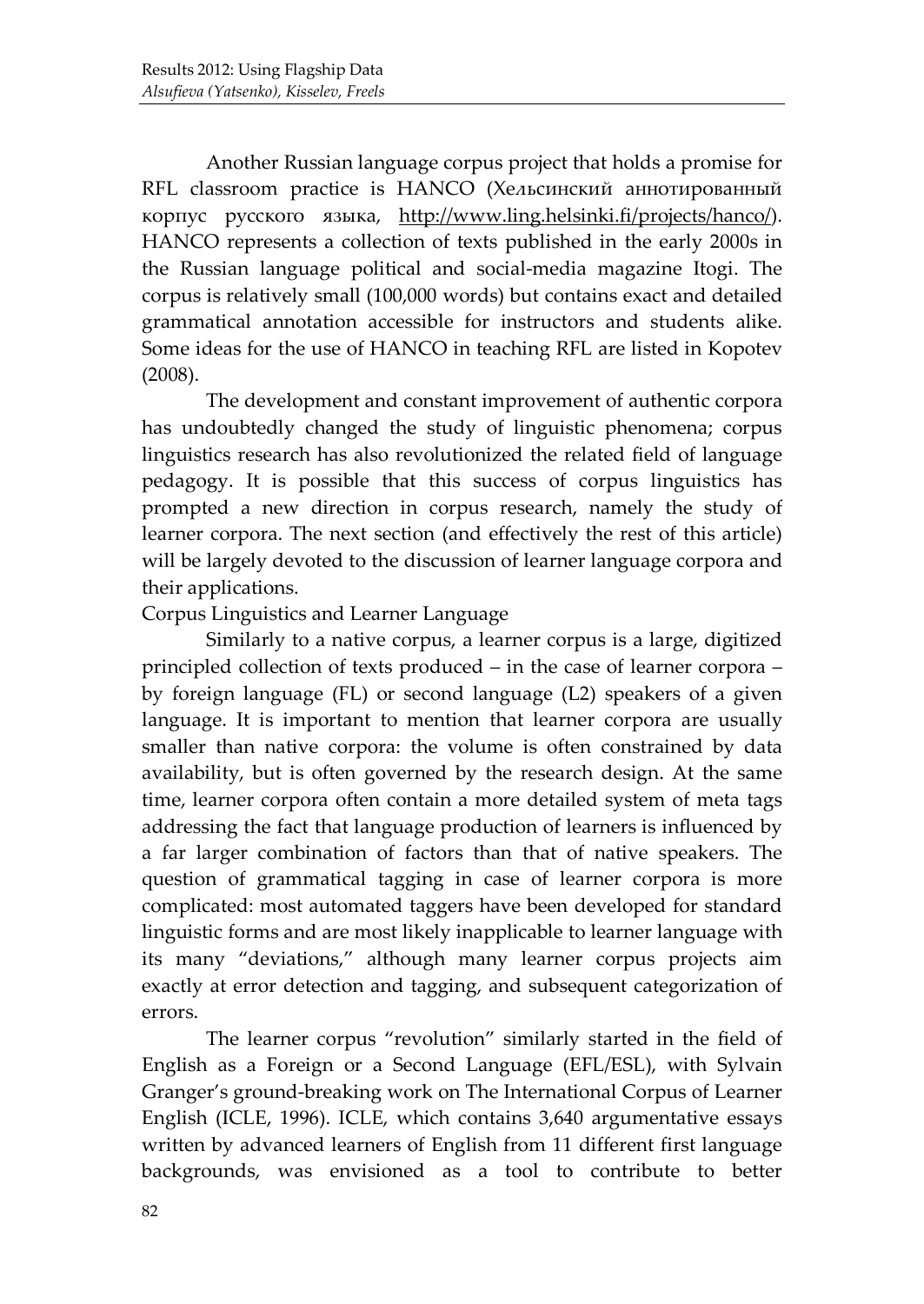understanding of the universal and language- and group-specific patterns of EFL/ESL acquisition. ICLE spurred an array of studies – mostly in vocabulary, vocabulary frequency and discourse areas – that set the standard in learner corpus research. Soon after, other small and large studies of learner corpora in languages other than English followed, creating a new research agenda and establishing new lines of inquiry and application. A survey of learner corpora reveal various applications of learner corpora, such as identifying general patterns of language acquisition by groups of learners of various first languages; developing linguistic portraits of non-native speakers of various linguistic levels; comparing patterns of errors of heritage and traditional learners of language at different levels; comparing frequencies of cohesion devices in writing of L2 and L1 speakers; comparing usage of collocations in L1 and L2 production; studying the effectiveness of pedagogical intervention; analyzing linguistic progress over time; developing pedagogical materials; and more (see Dagneaux, et. al., 1998; Granger, 1996; Granger, 1999; and Hinkel, 2001, for ESL/EFL; Stritar, 2009, for Slovene as a Foreign Language; Hana, et. al., 2010, for Czech as a Non-Native Language; Tenfjord, 2008, for Norwegian as a Second Language).

The corpus studies of learner Russian are still few (Kopotev & Mustajoki, 2008). Contrastive learner corpus analysis (CLCA) was applied in a research study by Pavlenko and Driagina (2007), who compared oral narratives produced by American speakers of RFL (30 learners), Russian monolinguals and American monolinguals (as base groups). The oral narratives, experimentally collected retellings of a silent film, were transcribed and compared among the three groups with the goal of identifying patterns of emotion talk. The authors compared frequencies and appropriateness of emotion words and lemmas among the three groups and found that unlike Russian monolinguals, who show strong preference for emotion verbs, the American RFL learners prefer adjectival constructions, violate sociolinguistic register, and generally use a smaller register of emotion lemmas.

Hasko (2010) used the CLCA approach in a study of Russian motion verbs. In this study, Russian 30 native speakers of Russian and 30 advanced American RFL speakers were asked to produce spontaneous oral stories based on the picture book Frog, Where Are You? (Mayer, 1969). Once transcribed, the texts were selectively annotated for verbs of motion, and the patterns of grammatical representation of motion were compared in the two sub-corpora. The author concludes that the learners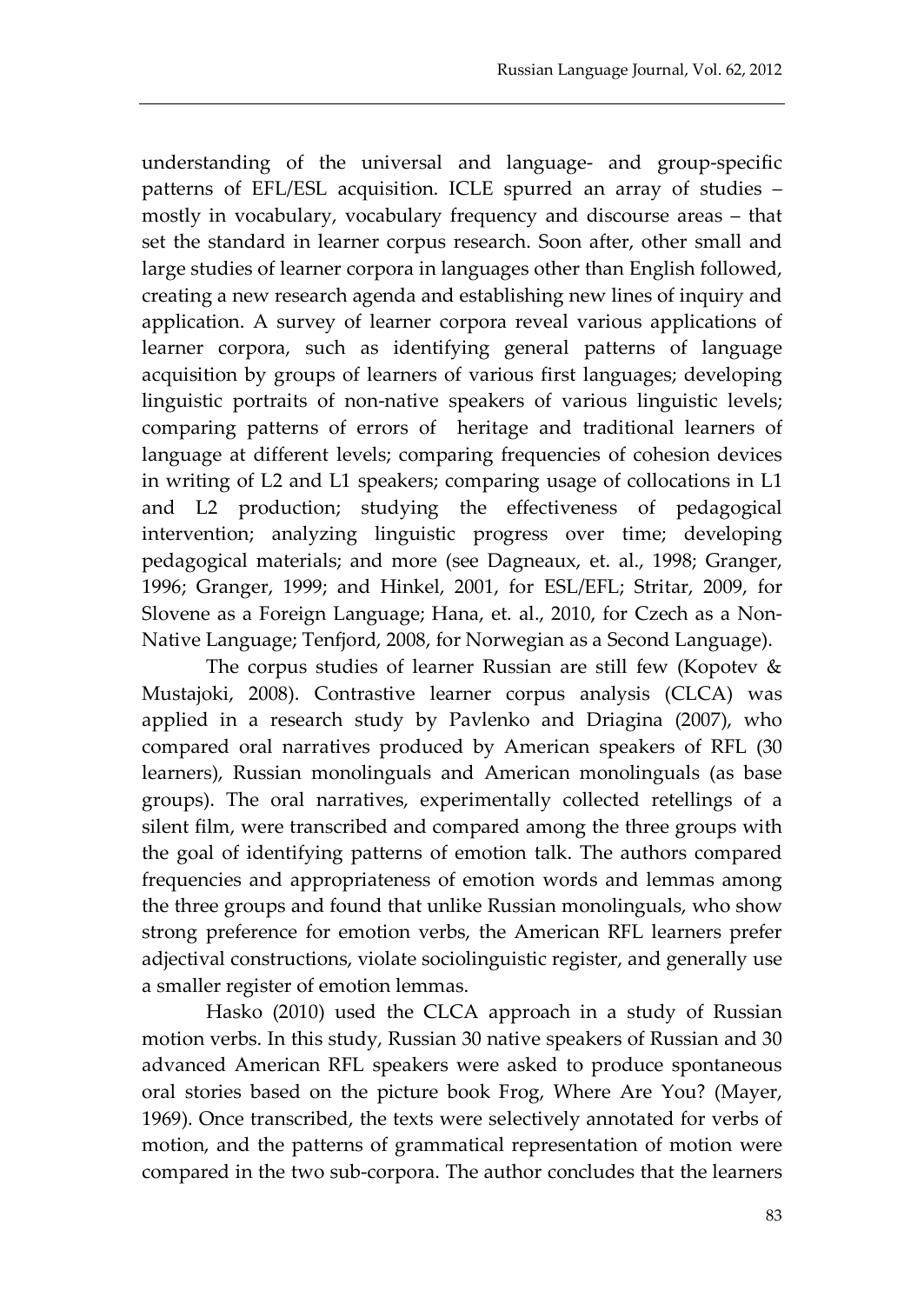exhibit a lack of systemic conceptual structuring of unidirectional motion, despite the fact that they are experienced learners of Russian.

These two studies undoubtedly contributed to a better understanding of the lacunas that American RFL speakers might still have, even at advanced levels of linguistic competence. More importantly, these studies introduced an approach new to the field of Russian language acquisition. Both corpora are, however, relatively small and were collected with specific research goals, which limits the use of these data for future research. And, of course, the field of Russian language studies, theoretical and applied, requires a variety and diversity of learner corpora, encompassing different levels, genres, modes, and designs. We believe that proliferation of learner corpora will be advantageous to the field of Russian language studies; learner corpora may be an especially beneficial resource for the programs that teach advanced levels of Russian, such as Flagship programs.

Russian Flagship at Portland State University

The Russian Flagship at Portland State University, like other Russian Flagship programs, prepares students for participation in the Russian Overseas Flagship at St. Petersburg State University. The Portland State program is composed of four levels of study modeled on the university's general education program:

- Level 1 "Globalization" (30 weeks, prerequisite Intermediate-Mid)
- Level 2 "American Studies," "European Studies," Environmental Sustainability" (30 weeks, prerequisite Intermediate-High)
- Level 3 "Russian in the Major" (30 weeks, prerequisite Advanced-Low)
- Level 4 "Effecting Change" (taught in coordination with the Russian Overseas Flagship, prerequisite Advanced)

Note that in order to begin the Flagship Sequence, students need to possess linguistic skills at the Intermediate-Mid level, at least. Those who complete the entire program, including one academic year in the Russian Overseas Flagship, expect to graduate with ACTFL Superior proficiency in Russian.

The four levels of the PSU Russian Flagship are designed to accommodate students from diverse backgrounds ranging from traditional seat learners of Russian to heritage speakers. Each level of study is organized in part around the subject matter and in part around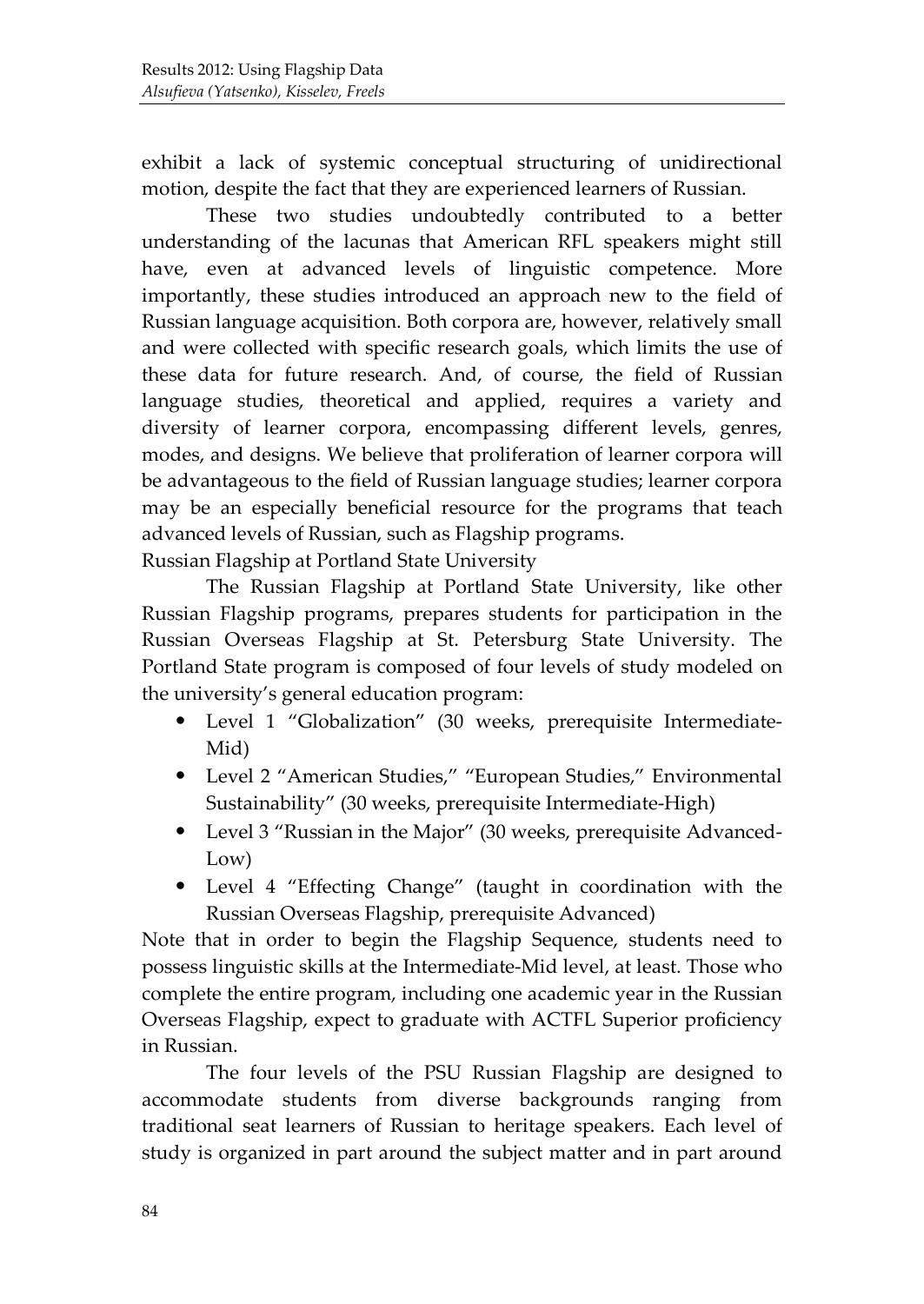providing students with the linguistic tools they need to accomplish certain tasks. Level 1 students focus on the formation of paragraphs. Level 2 students work on essays and classroom presentations. Level 3 students learn to conduct and present research, and Level 4 students work collaboratively to create a product, such as a website or a video, that addresses a community need.

Since its inception in 2008, the PSU Russian Flagship has dealt with two related problems: the relative lack of Intermediate High/Advanced instructional materials, especially on such diverse topics, and the relative lack of empirical research on advanced interlanguage, especially among traditional and heritage learners of Russian. The authors hypothesized that a corpus of the Flagship learners' written Russian would form an important tool for eventual research on language acquisition, but also would meet the more immediate needs of facilitating the development of instructional materials and the assessment both of students' progress and of the effectiveness of pedagogical interventions at each level of study.

### PiRULEC

In 2008, the faculty of the RFP at PSU began a compilation of a pilot Russian Learner Corpus of Academic Writing (piRULEC). To this end, all written assignments produced by PSU's Russian Flagship students both in class and at home were collected, digitized, assigned codes, and entered into the corpus.

To allow for the complexity and the diversity of the research questions and the assessment tasks we had in mind, the design criteria of piRULEC had to be thoroughly thought through. In general, learner corpora specialists note the increased variability of learner language (compared to native language). This variability of linguistic product is influenced by a wide range of linguistic, situational, and psychological factors, such as language level, time restriction, type of a task, familiarity with topic, etc., and the range and impact of these factors is greater in learner language production than in that of native speakers (Granger, 2004; Tono 2003; Gass & Selinker, 2001). Granger (2004) suggests that the learner corpus variables largely fall into two categories: those pertaining to the learner (language level, language background and the like) and those pertaining to the task (time restriction, type of assignment); within these categories each researcher distinguishes factors that are most relevant for the learners in question and the research questions.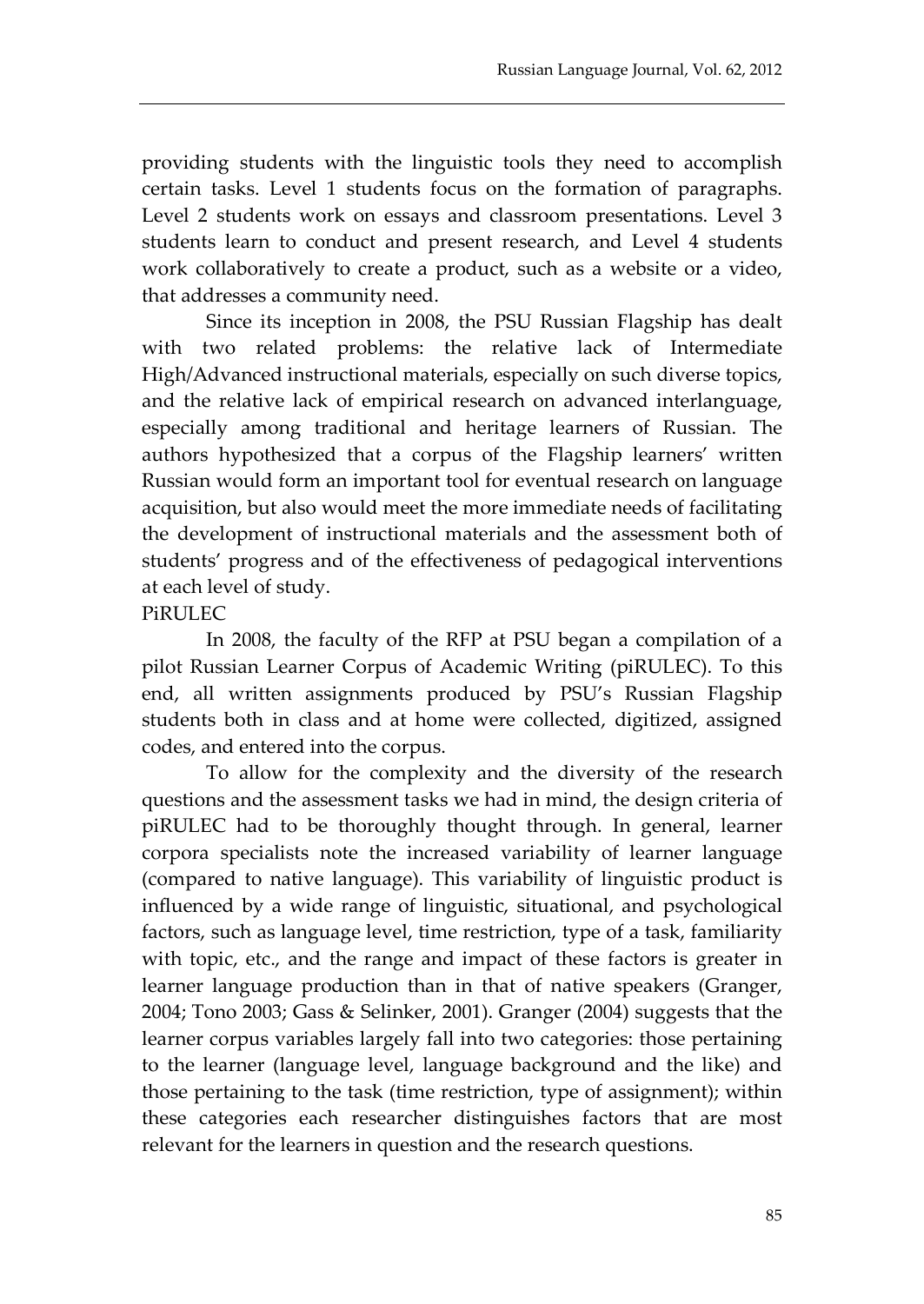Having carefully considered the various factors that may influence the language of Flagship learners, we distinguished the following variables: language background and language experience of the student, point in time (week and academic year), time limit under which the paper was written, text type and text function, and whether a paper was written individually or in a group. Each variable and the reasoning for its importance for the current project are described below. Language Background and Language Experience of a Learner

The students whose works are included in piRULEC have a lot in common: all are young adults studying Russian at an American university with the goal of achieving Superior-level proficiency. The majority of students are undergraduates who major in fields other than Russian. All student-authors in the corpus are at least Intermediate-Mid speakers of Russian, with the majority of students being Advanced-Low and Advanced-Mid speakers of Russian as established by unofficial OPI interviews conducted by the faculty. However, the students differ in the kinds of language background and language experience they possess. The most important language-background variables are: current linguistic level, first, second, foreign language(s), language(s) of schooling, age of exit (if a student is a heritage speaker of Russian), visits to Russian-speaking countries and the purpose of the visits, courses taken in Russian, and Russian language use outside of classroom. These factors have shown to have an immediate impact on language attainment.[1](#page-8-0)

The information on linguistic background is collected through a comprehensive student survey and is stored in a database in the form of a sociolinguistic passport (see Appendix A) to use in research. Teachers' comments and information on the results of the external tests are also added to the sociolinguistic passport. The actual identity of each learner is carefully protected through assignment of pseudonyms, which correspond to the sociolinguistic passport stored in the database of the corpus.

Time Stamp

Whether a student is only beginning the program or is ready to join the overseas Flagship site is, naturally, an important variable in the general level of linguistic performance. To allow for very close tracking of linguistic development, we record not only the academic year but also

-

<span id="page-8-0"></span><sup>&</sup>lt;sup>1</sup> For a more detailed discussion of language background as a variable, see Tono (2003).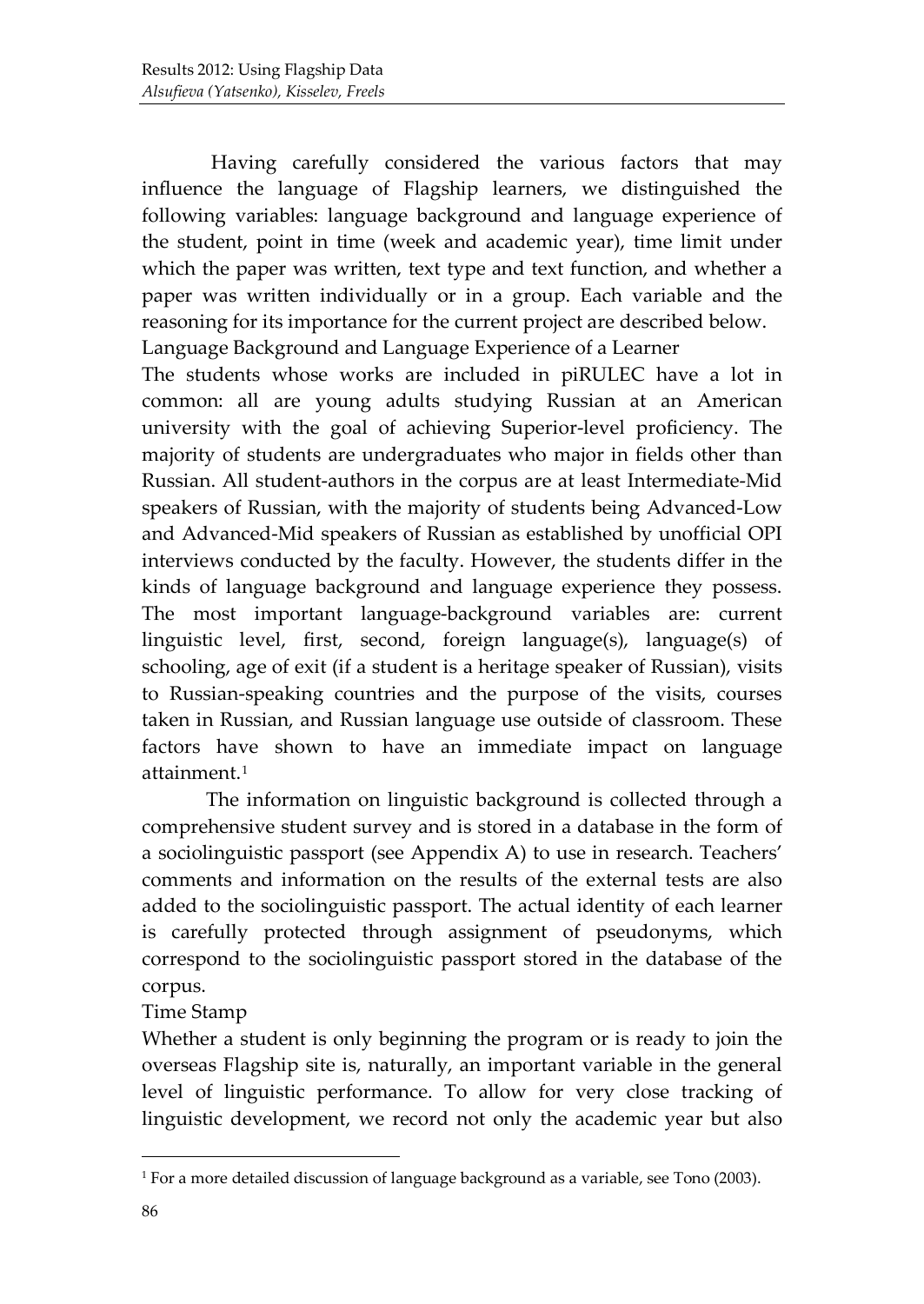the number of the week in the school year (academic weeks run 1 through 33). The name of the course will also provide an idea of how close the student is to graduation from the RFP, in addition to providing a general topic on which the texts are written.

Time Limit

Time limit is considered to be one of the most important variables influencing the accuracy and complexity of writing (Ellis, 2002). The RFP students complete short writing assignments in class approximately once every week and at least one writing assignment a week at home. Each text in the corpus has an identification of whether the paper was written at home in a non-timed manner or in class in a timed manner.

Text Type

The language data collected for piRULEC represents one register – student academic writing. The data are restricted to academic writing, $2$ and the topics discussed in the RFP classes – issues of globalization, historic events, cultural phenomena, or topics in the student's major – go beyond personal experience discourse typical of lower linguistic levels (e.g., My Day or My Friend) and require college-level cognitive and linguistic skills. The types of texts, however, differ depending on the pedagogical goals of particular assignments that may request an essay, an outline (of an essay or oral presentation), or short answer to a question. The topics on which texts are written vary greatly, since they reflect the subject matter of each particular course. As a result we do not treat "topic" as a variable feature.

Text Function

-

Assignments developed by RFP instructors typically target one or another text function, i.e., a goal of communication, such as describing an object or constructing an argument. Following the ACTFL guidelines, we distinguish the following text functions: definition, paraphrase, summary, narration, description, expository writing, comparison and contrast, cause and effect, supported opinion, argumentation, process analysis, and hypothesis. Blended types are also represented in the corpus, e.g., research papers. It is important to note that the recorded function reflect the one intended by the teacher, not necessarily what the student produced.

<span id="page-9-0"></span><sup>&</sup>lt;sup>2</sup> By academic writing, we consider formal papers such as essays, terms papers, book reports, and other types of college-level writing assignments that require college-level cognitive and language skills (Hinkel, 2001).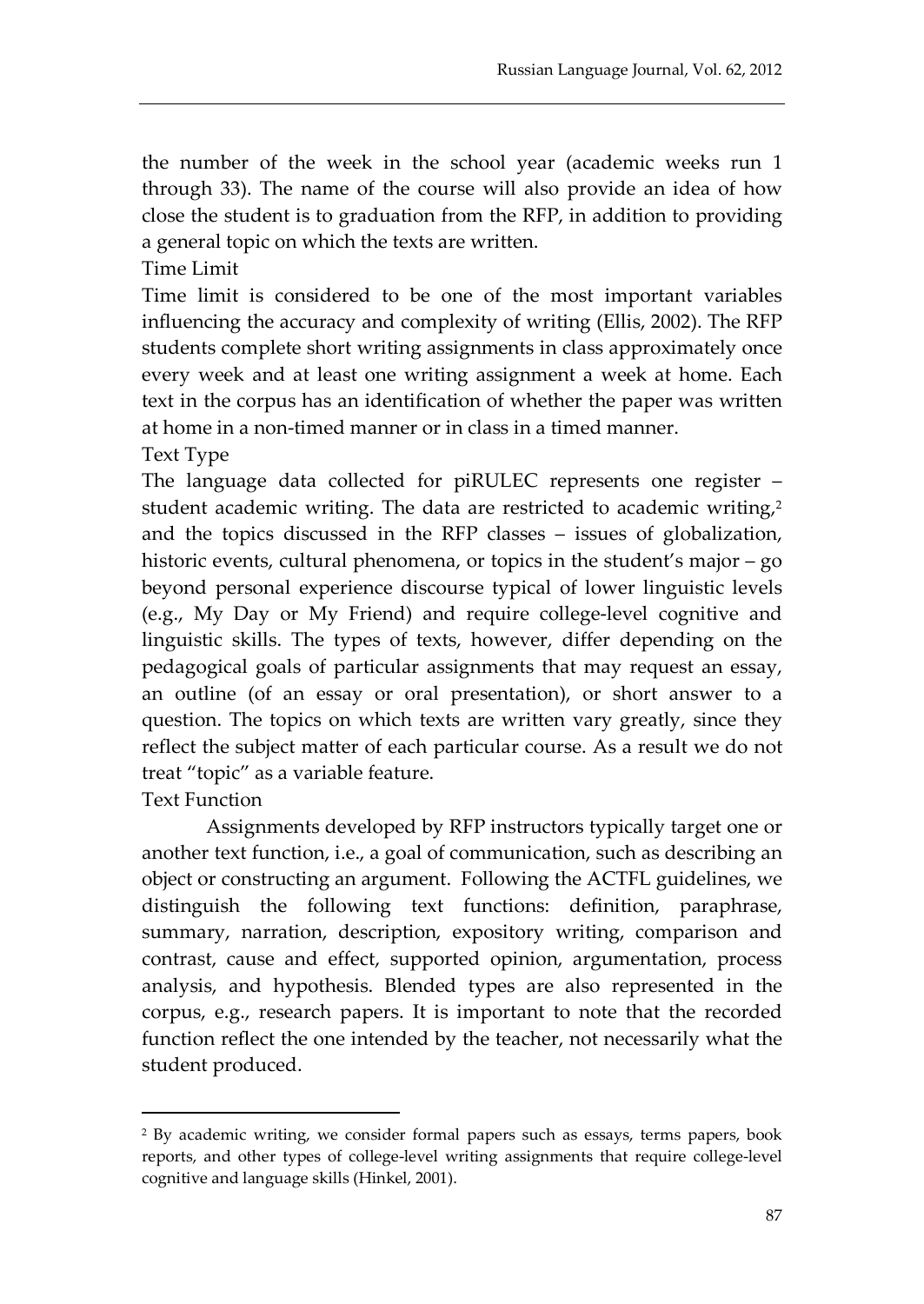Mode

Although the greater majority of texts represent the individual effort of each student, a small number of texts was produced by students while working in pairs or small groups.

Most of the characteristics described in the pages above are reflected in the Header Identification Box (Header ID) of each text entered in the corpus as well as in the file name, with the full sociolinguistic information available in the separately stored sociolinguistic passport. The text header ID and the name of piRULEC files are illustrated below (see Illustration 1).

Illustration 1. Text header ID

| ■ Tina_FL_IH_10-11_Week25_1_paragraph+_argumentation_non-timed - No _  □                                                                                                                                                                                                                                                                                                                                                                                                                                             |
|----------------------------------------------------------------------------------------------------------------------------------------------------------------------------------------------------------------------------------------------------------------------------------------------------------------------------------------------------------------------------------------------------------------------------------------------------------------------------------------------------------------------|
| File Edit Format View Help                                                                                                                                                                                                                                                                                                                                                                                                                                                                                           |
| kstudent: Tina<br>Gender: F<br>Language background: FL<br>lLevēl: min IH<br> Year: 2010 – 2011<br>Course: European History<br> week: 25 1<br>Text type: paragraph+<br>Function: argumentation<br>Time: nontimed<br>lmode: individual>                                                                                                                                                                                                                                                                                |
| Россия –это Европа?                                                                                                                                                                                                                                                                                                                                                                                                                                                                                                  |
| Что такая Россия? Мы знаем, что она является самой большой страной в мире, находится и в<br>Европе и в Азии. В результате её местоположения, возникает вопрос: Россия –это Европа? Простой<br>ответ: даи нет. Я думаю, что Россия должна быть отдельна от Европы и Азии. Очевидно, что на<br>русскую историю влияли люди и культуры обоих континентов, но основое развитие России происходило" <br>  внутри страны себя.<br>Сначала, нужно рассмотреть вопрос: что такая Европа? Европа называется родиной идей. Там |

The information provided in the header ID and in the file names is especially useful when a researcher needs to group texts in piRULEC according to categories (for example, FL learners vs. HL learners, argumentative essays vs. descriptive essays, etc.) for comparative analyses. This information also comes into play when the results of corpus searches are interpreted and discussed. The next section of the paper will illustrate various analyses of piRULEC materials. Using piRULEC

PiRULEC is at present a relatively small corpus: currently containing 800 texts composed of up to 200,000 words. Texts vary in length from fewer than 40 words to up to 2,000 words. This variability is due to the fact that some files may only include one sentence, while others contain full research papers. The texts are authored by 36 learners; 17 of the 36 are mainstream American learners who have started learning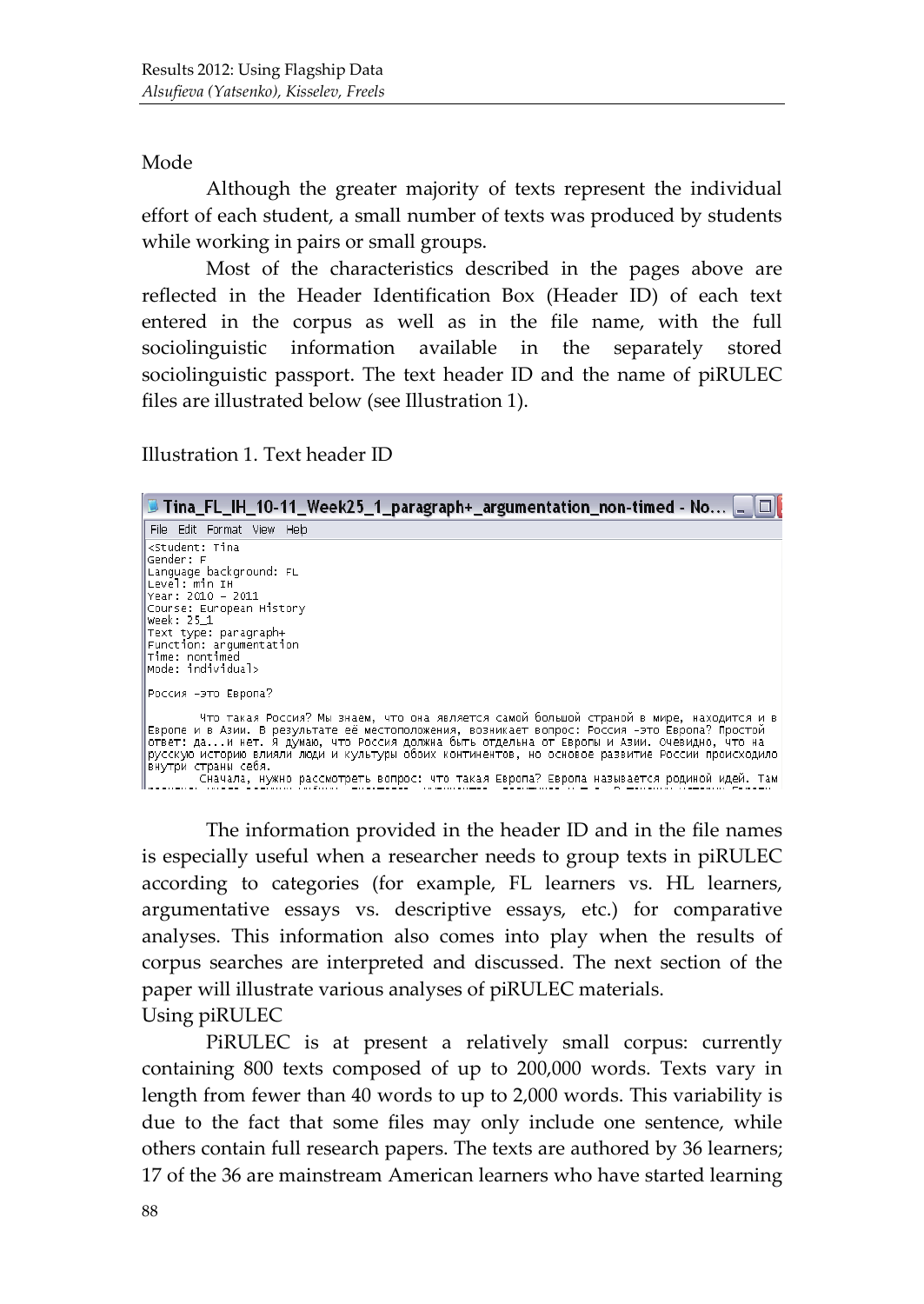Russian as adults, and 19 are heritage speakers of Russian, born in a Russian-speaking country and brought to the U.S. as children. The relatively small number of authors in the corpus may preclude the researchers from drawing a generalized conclusion about an "average" advanced learner of RFL. Nevertheless, the creation of piRULEC is an important first step in the study of advanced learners through the use of corpus linguistics methods. Moreover, the relatively large number of works representing each learner may become an advantage for longitudinal studies, ethnographic studies, or studies that require close tracking of interlanguage development.

Currently, PiRULEC is a non-annotated or raw corpus, since tagging software is not readily available for the Russian language. Yet, practical applications and the possibility of theoretical investigations even of this small un-annotated corpus are very broad, spanning studies of vocabulary, grammar, and syntax for a variety of purposes, from theoretical descriptions to the development of pedagogical materials. We distinguish four major applications of piRULEC. First of all, we see piRULEC as a tool that may help uncover universal or group-specific patterns of Russian language acquisition and build profiles of various groups of RFL learners. Secondly, we use piRULEC in assessment of students' linguistic progress and assessment of pedagogical techniques. Thirdly, we view piRULEC as a tool for lingua-pedagogical investigations, and, finally, as a resource for language instructors. These four applications of piRULEC are inherently interdependent and are listed separately, primarily for the purposes of presentation, which follows in the sections below.

Building Linguistic Profiles of Learner Groups and Individual Learners of Russian

One of the most important applications of learner corpora in general and piRULEC in particular is the possibility of creating comprehensive linguistic profiles of various groups of learners. Uncovering patterns of language usage by students of different levels, different language learning histories, different ages, and so on, will shed light on the processes of second language acquisition and the nature of language in general.

Since piRULEC includes texts created by heritage and nonheritage learners of advanced levels of Russian, it can conceivably contribute to better understanding of these two groups, their similarities and differences of acquisition patterns found in the lexicon, grammar,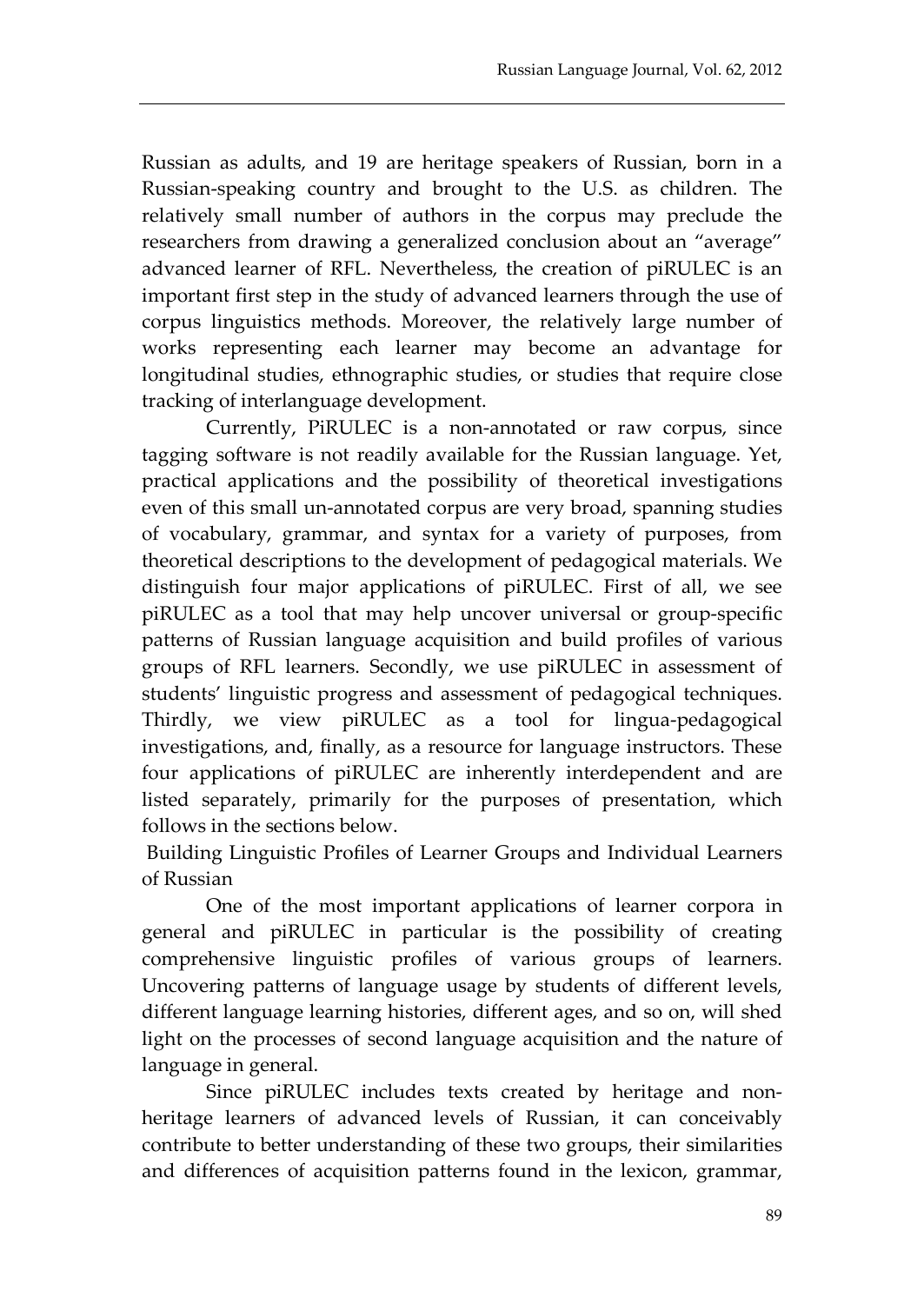syntax or discourse. We began the comparison of the two student groups with one of the most compelling topics in comparing heritage and traditional learners of Russian: the topic of usage of phraseologicallybound words (e.g., внимание, проблема, мнение, etc.). To establish whether the heritage and mainstream learners in the RFP differ in their abilities to use such words in native-like collocations, we ran a search for the word "внимание" in two sub-corpora, Heritage Learners and Non-Heritage Learners, created from the piRULEC texts, and analyzed the concordance lines. This manipulation produced the following results: there are 11 occurrences of the word "внимание" in the Non-Heritage sub-corpus and 43 occurrences in the Heritage sub-corpus. Given that the size of the two sub-corpora is approximately the same, the difference in the number of attempts to use the abstract noun is significant. A closer look at the samples reveals more qualitative differences: 10 of 11 instances of "внимание" in the Non-Heritage appear in a native-like collocation (e.g., обращать/обратить внимание, принимать во внимание, в центре внимания), and only one was erroneous (…[автор] негативно относится к внимании на идею, что всё можно продать и купить). The percentage of errors in the Heritage sub-corpus is higher and includes different types of lexico-grammatical deviations: the use of wrong verb (e.g., ...высококачественные рекламы привлекут широкое демографическое поле и вызовут внимание многих людей) and wrong case government (e.g., Другое, чему важно обратить внимание, это отличающие черты стран…). At the same time, however, the heritage learners employ a greater diversity of native-like collocations: in addition to "обращать/обратить внимание" they have used "уделять внимание," "привлекать внимание," and "принять во внимание." This short analysis raises an array of interesting questions: Does this pattern hold with other abstract nouns? If so, does it mean that formal instruction results in more accurate but more restricted "collocating" of abstract nouns, as we saw in the case of non-heritage learners?

Obviously, an analysis like the one above is only one step in the direction of compiling comprehensive portfolios of various groups of learners, and yet, we would like to argue that it is an important step that sets new protocols for the study of learner of RFL and opens new opportunities for such studies. In addition to providing the insight into the nature of language acquisition and particularly of learners' interlanguage, the learner corpora, especially such small developmental corpora like piRULEC, can have an immediate impact on the pedagogical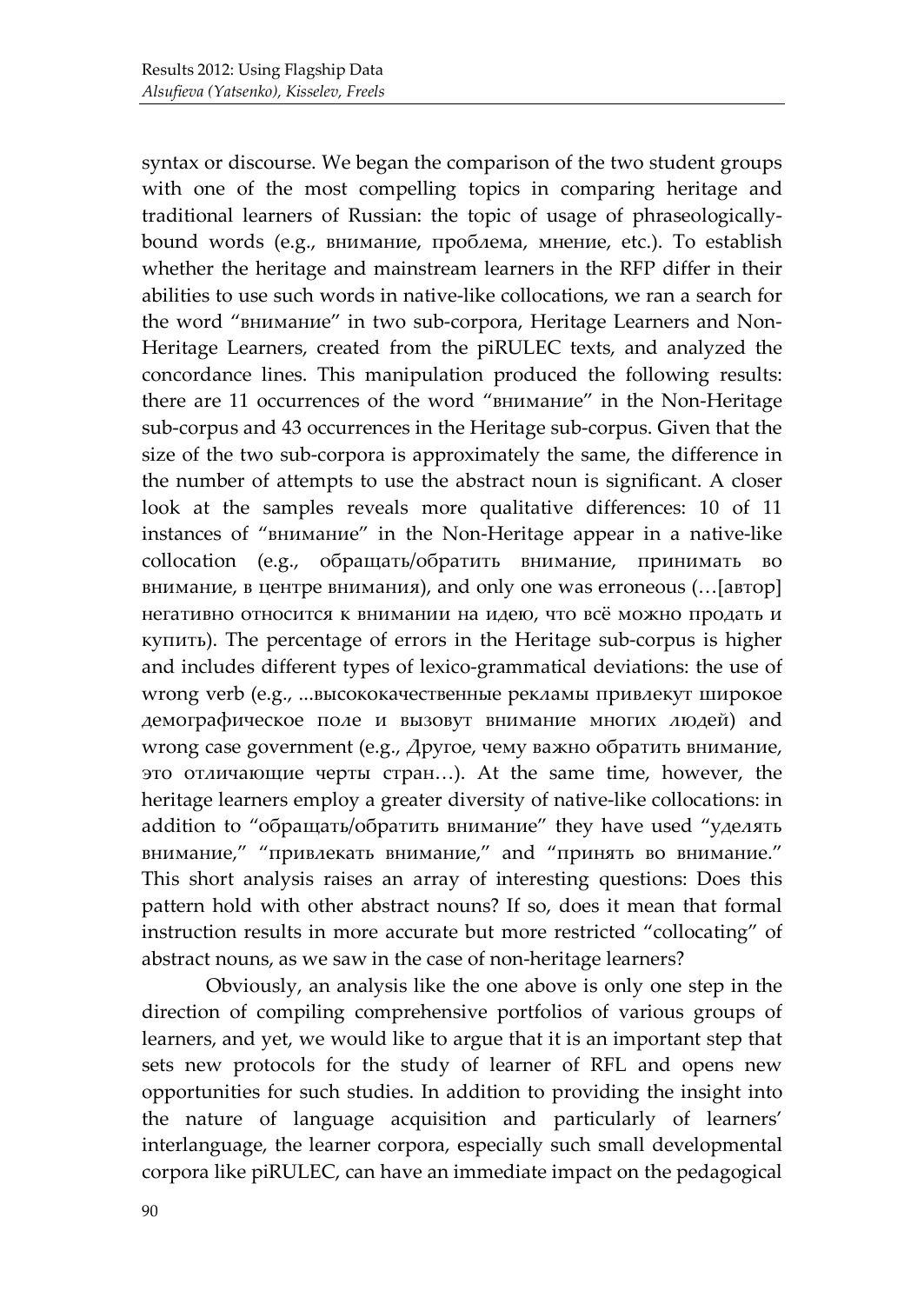practices. The further sections will provide an overview of pedagogical applications of learner corpora based on the example of piRULEC.

Learner Corpora as a Platform for Lingua-Pedagogical Investigations By lingua-pedagogy, we understand an approach to the study of the learner language that is directed at the understanding of formal features of interlanguage (gaps and strengths) of a particular group of learners with the goal of adjusting pedagogical practices employed with this group of learners. Thus, piRULEC offers the instructors of the RFP at PSU a way of validating (or disproving) certain ideas about the linguistic difficulties of the RFP students. For example, after noticing some erroneous usages of the preposition "через" in our students' work, we conducted a short study of the said preposition to establish (1) whether the difficulty with preposition "через" was individual or typical of all learners, (2) if any particular meaning of "через" was more problematic than the other meanings, and (3) if there was a difference in the usage of "через" between the heritage and non-heritage students. If the difficulty was to be found general, we would then develop a language activity to address the gap.

Having analyzed the concordance lines obtained from a search of "через" in the two sub-corpora, Heritage and Non-Heritage, we established that both groups used the preposition with approximately the same frequency: 44 instances in the non-heritage corpus and 58 instances in the heritage. The following three meanings of the preposition were present in the speech of the learners: temporal (e.g., через несколько минут я была на автобусной остановке), transitive (e.g., слово пришло в русский язык через польский), and mediative (e.g., Я думаю, что через СМИ люди стали узнавать больше о ситуациях в мире); all uses are typical of the native Russian speech (Zolotova, 1988).

However, if the sentences with "через" in temporal and transitive meaning were correct, the use of this preposition in the meaning of abstract medium was not native-like (e.g., через анализ советской музыки Сталинского периода мы увидели…, Америка показала свою прогрессивность через избрание афро-американца в Белый дом) (see table 1).

Table 1. Preposition "через" in Non-Heritage and Heritage sub-corpora of piRULEC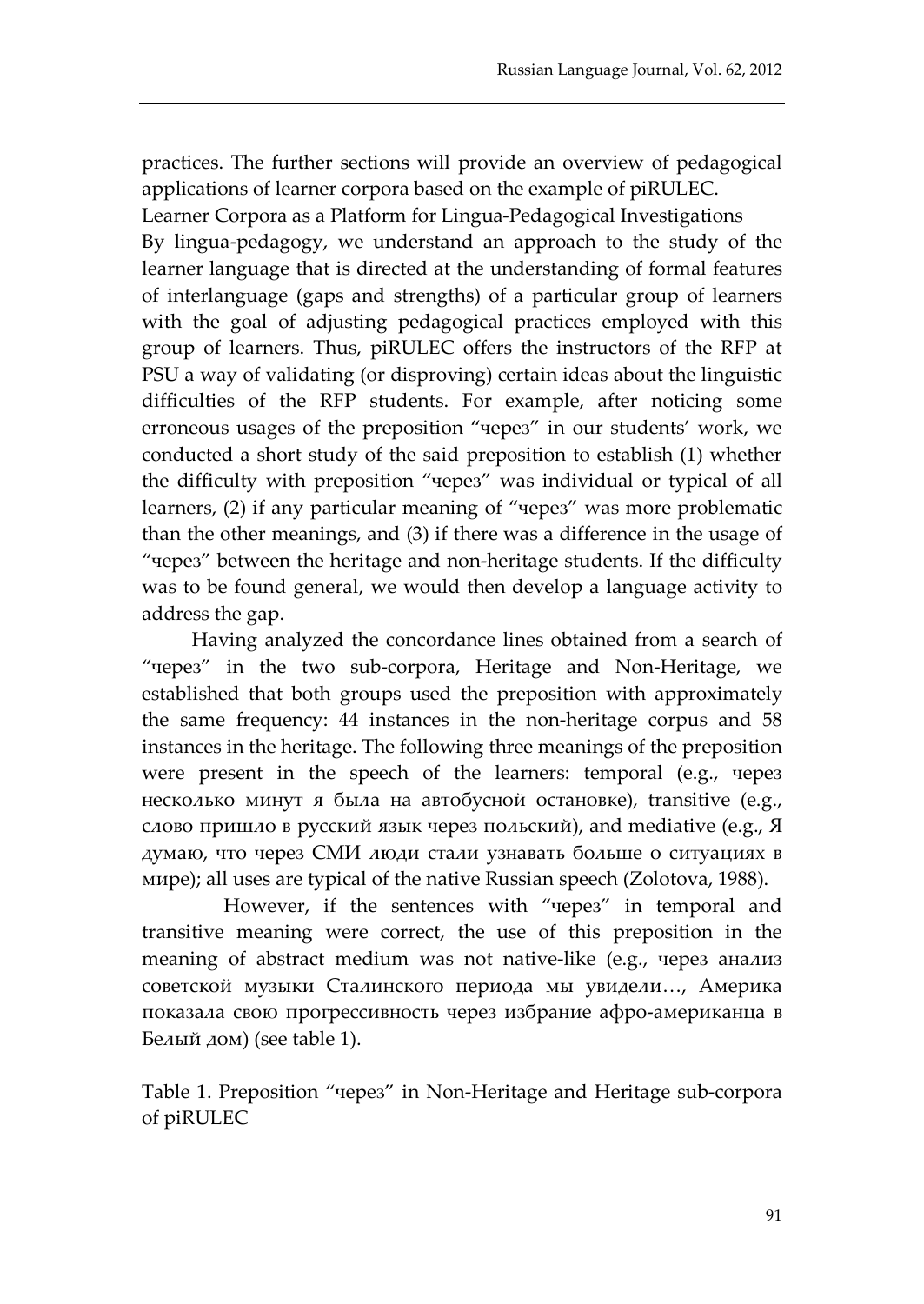|            | Non-heritage learners    | Heritage learners        |
|------------|--------------------------|--------------------------|
| Temporal   | 10 correct occurrences   | 3 correct occurrences    |
| meaning    | 0 incorrect occurrences  | 0 incorrect occurrences  |
| Transitive | 3 correct occurrences    | 7 correct occurrences    |
| meaning    | 0 incorrect occurrences  | 0 incorrect occurrences  |
| Mediative  | 31 correct occurrences   | 48 correct occurrences   |
| meaning    | 25 incorrect occurrences | 30 incorrect occurrences |

In the "educational" sub-corpus of the Russian National Corpus, the vast majority of the contexts with "через" were found to be temporal (через месяц, через некоторое время) followed by a smaller number of the contexts, in which the preposition is used in the transitive meaning (через костер, через реку, через окно); the contexts in which "через" is used in the mediative meaning are relatively few in the RNC. The tendency was inverted in the speech of our students. It appeared that the students were transferring an English construction with preposition "through" in the mediative meaning (e.g., through songs and poems one learns about culture) instead of expressing the mediative meaning with the help of Russian constructions such as "с помощью," "используя," or other constructions. This clearly identified the need for pedagogical intervention.

In order to address this gap in the students' written interlanguage, we developed a sequence of exercises using the same concordance lines that we used in the study (see below).

> 1. Look at the sentences with preposition "через" and group them in groups that make sense to you. How many groups do you have? Which categories did you use for grouping the sentences?

1) Через несколько минут я была на автобусной остановке.

2) Договор предлагает международное сотрудничество через культуру.

3) Англия не разрешила российскому флоту пройти через Суэцкий канал.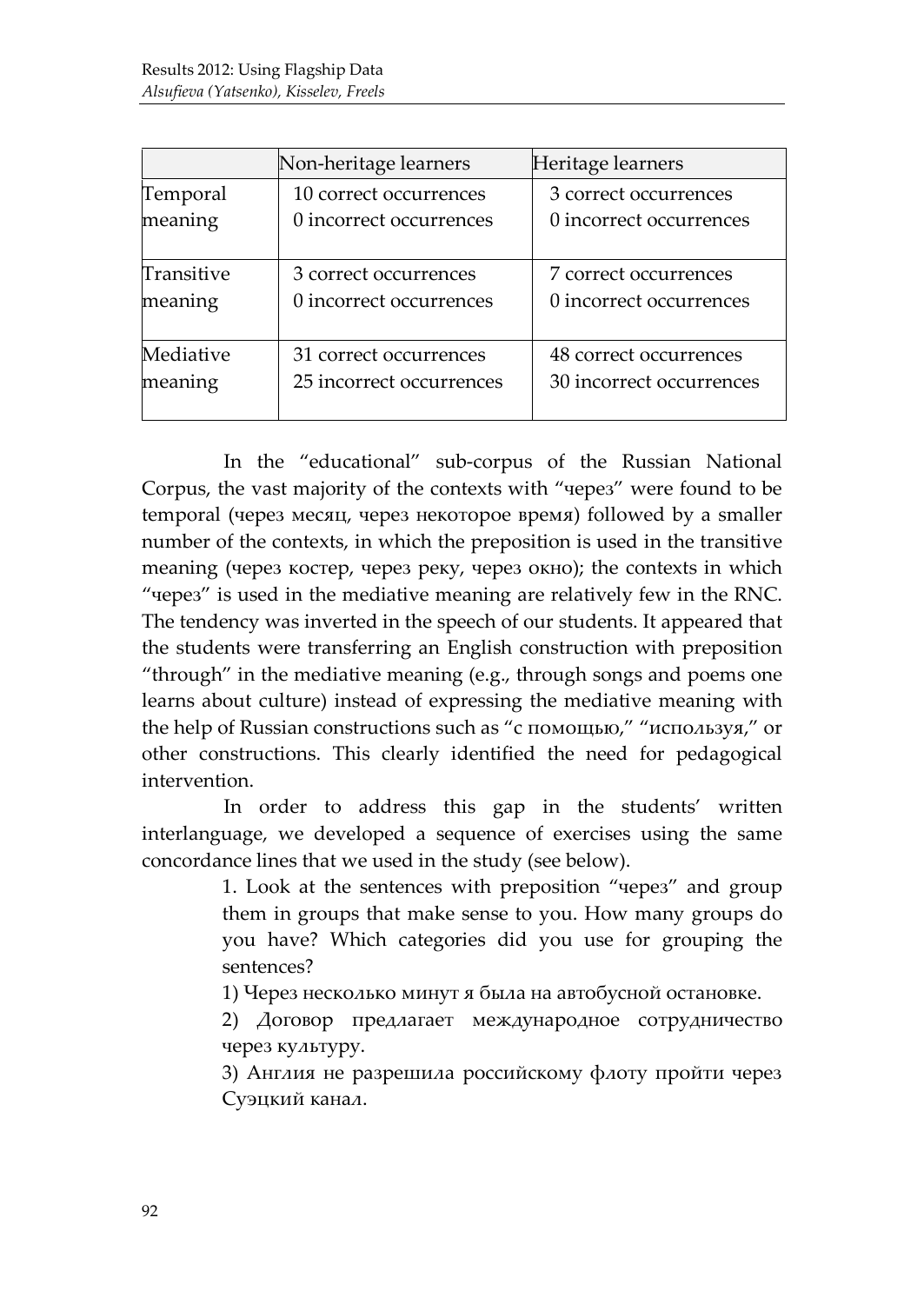4) Через СМИ люди стали больше узнавать о происходящем в мире.[3](#page-15-0) 5) etc.

2. Compare the sentences in each pair. Underline the phrase that was replaced in sentence 1 of the pair and the phrase that replaced it in sentence 2 of the pair.

1) Через изучение культуры мы учимся уважать других == Изучая

культуру, мы учимся уважать других.

2) Невозможно относится позитивно к Америке через роман "Великий Гетсби" == После (про)чтения романа "Великий Гетсби" невозможно относиться к Америке позитивно.

3) Америка показала свою прогрессивность через избрание афро-американца в Белый дом == Избрав президентом афро-американца, Америка показала свою прогрессивность.

4) etc.

3. Read the sentences and identify the meaning of preposition "через." Paraphrase, if possible.

1) Он вернулся в Магадан через 20 лет.

2) Импортную одежду покупали через знакомых.

3) Через СМИ люди стали больше узнавать о происходящем в мире.

4) Эпишура -- это маленький рачок, который через свой фильтр очищает воду.

5) etc.

-

As one can see, the learner corpus approach not only addresses global issues of second language acquisition, it also allows the instructor to uncover issues relevant to a particular group of students and address them in real-time using the "real" authentic language in a time-efficient manner.

<span id="page-15-0"></span><sup>&</sup>lt;sup>3</sup> All samples are retrieved from piRULEC with spelling mistakes corrected.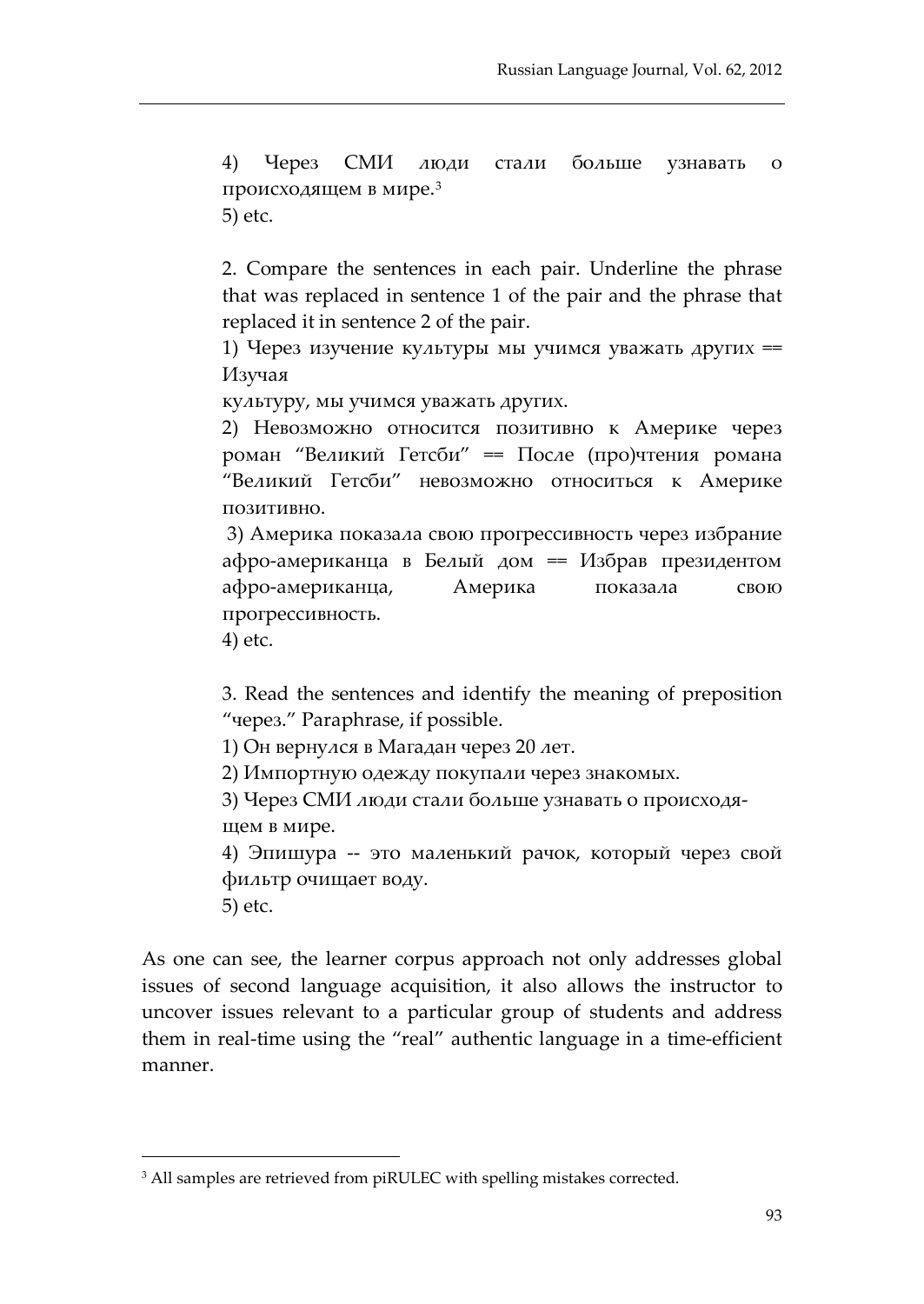Learner Corpus as a Source of Pedagogical Material

The sequence of activities presented in the previous section was a result of a linguistic study. However, a teacher often does not require a study to know that his or her students need practice with a particular structure or concept. As long as the area of difficulty is recognized, the corpus can become a source of development of various tasks and exercises. These include lexical and grammatical exercises, as well as those that target spelling, morphology, punctuation and syntax, discourse, and register variation. A teacher might choose to create a fill-in-the-gap type activity or have learners conduct their own guided searchers in corpus. Below, we suggest a few activities that aim at three different areas of difficulty: punctuation mistakes motivated by intonation, punctuation mark with conjunction "который," and choice between adjectives "русский" and "российский."

Heritage Russian learners are known to have the tendency to put commas according to the intonation patterns that they would use pronouncing the sentences aloud (Zemskaia, 2001). At the same time, the traditional students as well as heritage students schooled in English have a tendency to transfer English-language punctuation rule into Russian marking introductory phrases with a comma. To address this problem, a teacher can quickly assemble an exercise by pulling sentences containing this type of mistake from the corpus and making an activity. For example:

Task: Find the mistakes in punctuations and correct them. Explain your choice.

1) Очень часто при открытии малого бизнеса, компания берет коммерческий кредит, с минимальной процентной ставкой для покупки товара.

2) В бухгалтерских счетах, кредиты находятся с правой стороны и эта кредитовая сторона счета содержит доходы.

3) За использование мобильного телефона в Европе, клиенты компании АТТ должны платить тариф плюс 5 коп. за минуту разговора.

4) Когда Пётр Первый путешествовал по Европе, европейские идеи не были важны для России. Однако, Пётр I стремился изменить систему российского государства.

5) В 18 веке в России, стали появляться учебные заведения для девушек.

6) etc.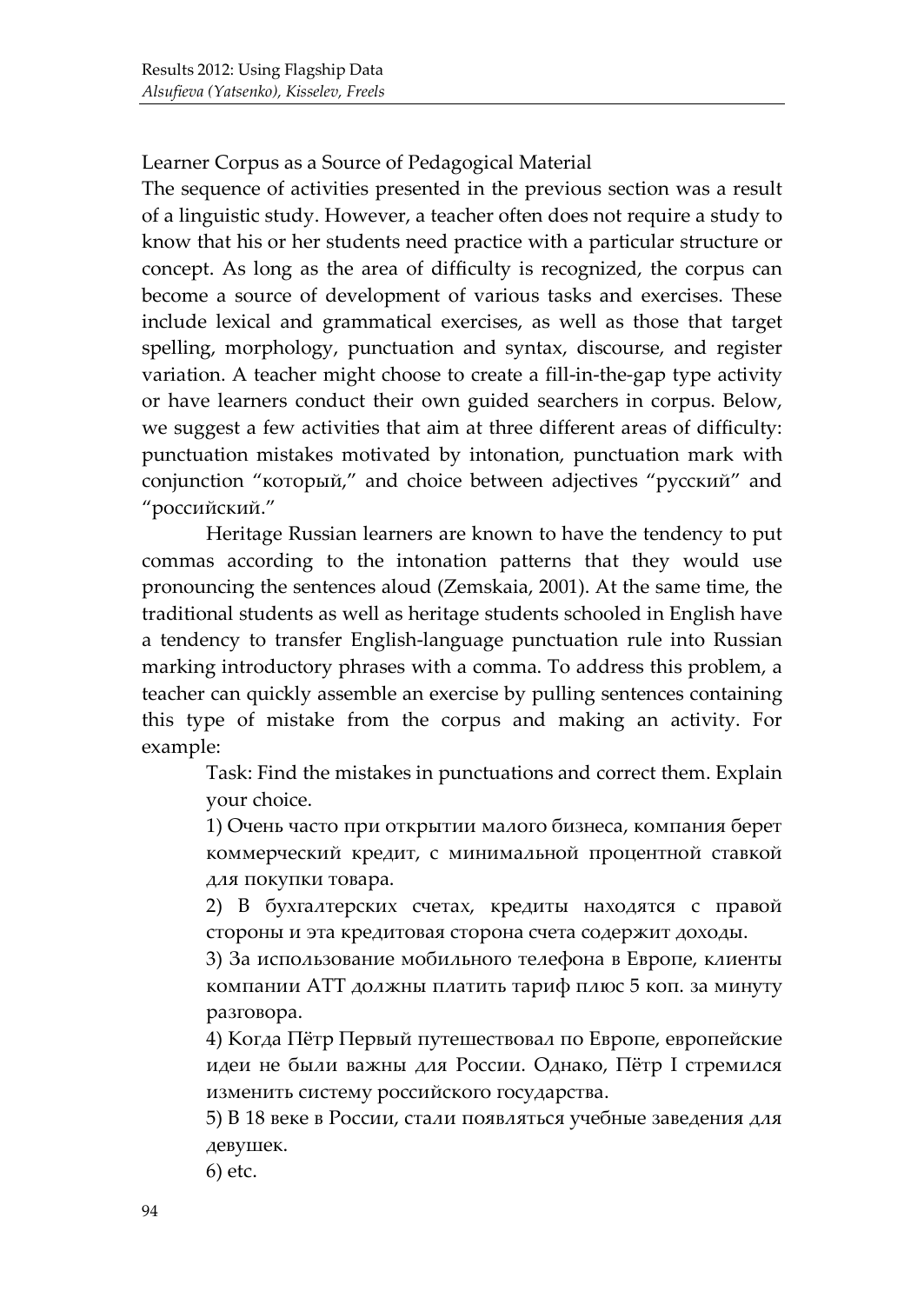To address another type of typical mistake in punctuation with conjunction "который," students may be given the following exercise:

Task: Find the mistakes in punctuations and correct them. Explain your choice.

1) В данный момент налог корпораций доход которых 250,000 или выше составляет 6.6%.

2) Философия художника стала основой его социальных действий в число которых входит и Пакт о защите международных культурных ценностей.

3) Нашу жизнь заполняют различные товары и услуги рекламы которых убеждают нас выбрать именно этот продукт, a не какой-то другой.

4) Карьерист – такой человек который идет по гловам других. 5) etc.

To raise awareness of the choice between adjectives "русский" and "российский" and the typical collocations of these adjectives in the Russian language, one may create the following exercises based on piRULEC concordance lines:

a) Task: Insert the missing adjectives "российский" or "русский." If both adjectives are applicable, explain the differences in the meaning of phrase/context.

1) ................. эмигранты каждой волны отличаются друг от друга 2) В эту организацию входят известные ..............................ученые 3) Жизнь .....................крестьян после отмены крепостного права 4) Огромные размеры ..........................................территории 5) После развала СССР ………..культура резко изменилась 6) etc.

b) Task: Insert the missing nouns from the given list (молодежь, правительство, человек, интересы, земля etc.)

1) В наше время происходят изменения в картине мира русского .............................

2) Николай II стремился защитить российские ...................... на Дальнем Востоке.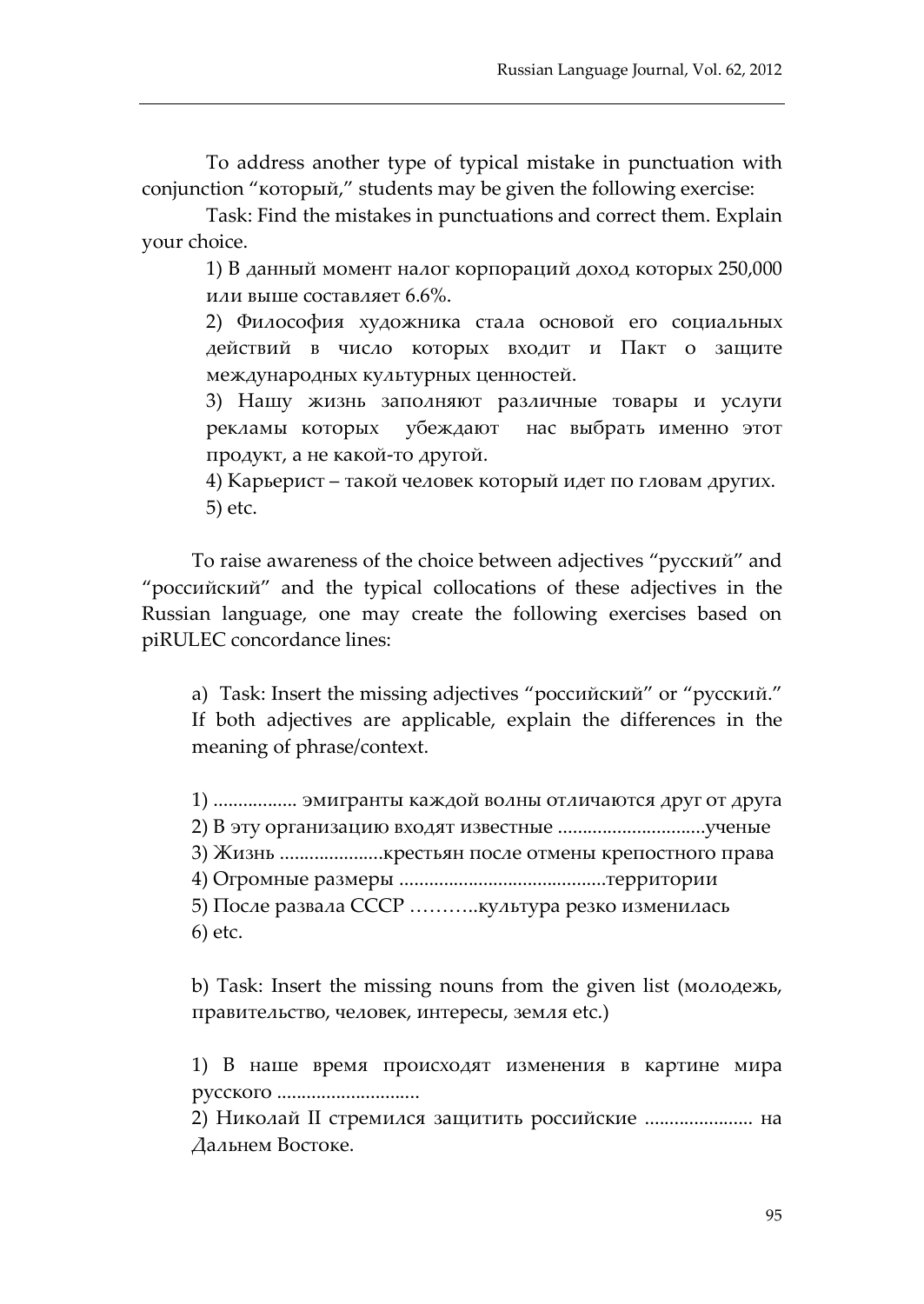3) В XVI в. российское ......................... начало формировать систему образования

4) В 13 веке татары начали занимать русскую ...............................

5) В радиопередаче обсуждались проблемы российской ...........................

6) etc.

The nature of pedagogical activities depends on many factors, from the goal of the activity to the instructor's pedagogical style to the availability of instructional resources. We suggest that piRULEC as well as other learner corpora may be successfully used as an instructional resource providing ideas and material for exercises.

PiRULEC as an Assessment Tool

As mentioned previously, learner corpora may become an advantageous tool for assessment of students' linguistic progress. It does not require additional tests and can assess the current state of the language as well as linguistic progress of an individual student or a whole group of learners; the corpus-based assessment may be more comprehensive than a test (one can assess different language categories in different contexts) and more flexible (through the use of different baselines such as native speech, the performance of the cohort, and the performance in previous terms).

Corpus approaches to assessment of writing in Russian, however, are not thoroughly developed; the example that is reviewed on the pages below has as much to do with establishing a protocol for corpus-based assessment of students' writing as with the actual assessment. Since the study was not designed to provide a comprehensive analysis, we focused on one formal feature of advanced writing; namely, complex sentences. Since piRULEC does not have syntactic annotation, we analyzed complex sentences through the use of subordinating conjunctions. For the study, we chose a cohort of eight students (heritage and traditional), who have gone through two years of instruction in the RFP, and created two subcorpora: sub-corpus 1, which included papers that students wrote at the end of their first year at RFP, and sub-corpus 2, which contained texts from the end of the second year. Perusing the word lists created off the two sub-corpora, we retrieved all subordinating conjunctions, conducted separate searches for each conjunction, and analyzed the concordance lines.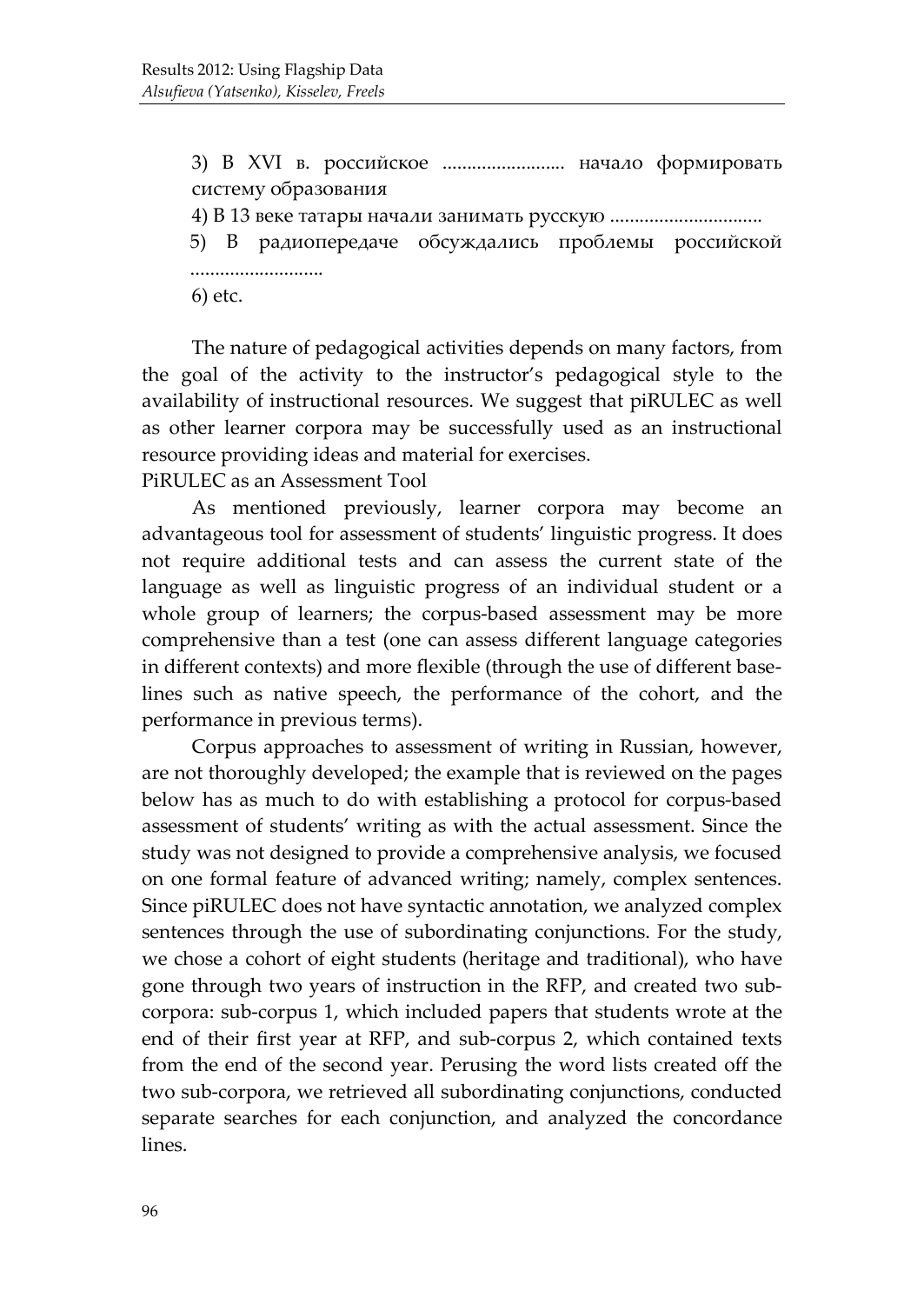We found that the overall quantity of subordinating conjunctions did not increase over the course of the year, despite the fact that the number of sentences in the sub-corpus 2 grew by 36 percent. The usage of conjunctions, however, has changed qualitatively. For example, there was a decrease of the most frequent conjunction "что" and an increase in the number and variety of causal conjunctions such as "потому что," "поэтому," "поскольку" and "потому." Within the class of subordinating subjunctions, the instances of incorrect usage decreased. The most dramatic move towards accuracy was observed in the case of "однако": a misplaced comma appears in 91 percent of all instances of usage at the end of year 1; by the end of the second year, the comma is incorrectly used in only 40 percent of cases. Additionally, by the end of year 2, the students began to use compound conjunctions and use conjunctions within complex syntactic structures such as "как ..., так и," "так же ..., как  $u''$  "такие как..., а также," and other similar constructions (e.g., Знак триединства можно найти как на храмах Западной Европы, так и на восточных изображениях Будды.) Students also began to use multi-lexeme conjunctions for added emphasis (e.g., "и потому," "но и," "но при этом"), moving towards stylistic variation through the use of grammatical structures. This corpus study showed a tangible and measurable progress in students'syntax and established a working protocol for assessment of formal features of complex writing.

Just as one can track the "combined" progress of a whole group, it is possible to assess progress (or lack thereof) in the language performance of an individual student. The example that follows shows an attempt to assess the progress in lexical choices of one RFP student. We selected a number of phraseologically-bound words that were used incorrectly in the early works (13 texts) of the learner and then ran the searchers for these words in the later assignments (nine texts). We found that the usage of the verb "состоять," for example, was incorrect in the early works, where the student used this word in place of other phraseologically-bound verbs (\*состоит частью vs. является частью) or similar-sounding words (\*состоит работать vs. \*предстоит работать). After one academic year, the student uses the phrases correctly and appropriately. See the concordance lines below:

Concordance lines from Fall 2009 - Winter 2010

1. Я думаю, что Россия состоит частью Европы, но при этом я имею введу...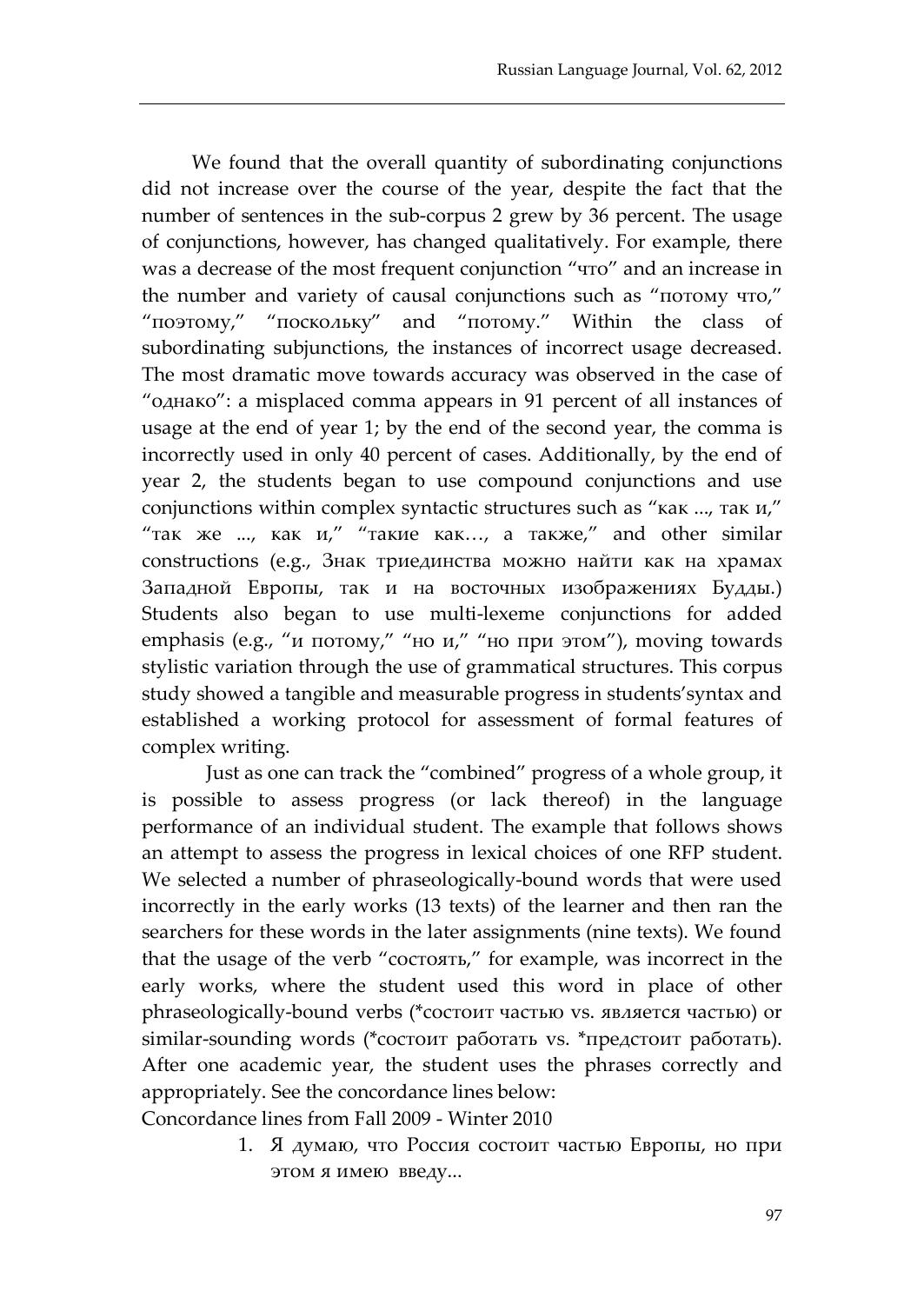- 2. Иногда, такой выбор не состоит возможным, из-за этого, многие бывают захватанными идеями
- 3. ... что американцам состоит еще работать над ликвидацией сегрегации населения.
- 4. ... непонимание авантгардных произведений искусства состоит еще и в том, что зрители не знают о его происхождении.

Concordance lines from Spring 2011

- 1. ...и ее [науки] главная цель состоит в изучении непознаного
- 2. … подходящee название текста состоит из комбинации двух предлагаемых названий

We believe that corpus approach to assessment provides an important angle in writing assessment. In addition to using the criteria of general impression of writing, we can look for particulars, for formal features of writing such as separate lexemes, collocations, cohesive devices, punctuation and more. Corpus approach may provide a tangible, measurable result, and not just a sense of the overall impression of students' writing.

# **Conclusion**

The applications of learner corpora and the advantages of the learner corpora to the field of SLA and pedagogy are vastly broader than the ones described here. The scope and the nature of a corpus-based investigation is only somewhat limited by technology and depends on the needs and, often, on the imagination of the researcher. Despite its limitations of size and representativeness and the current lack of annotation, piRULEC may provide a rich resource for theoretical studies and practical work in the field of Russian language acquisition. We plan to have the finished version of piRULEC by summer 2013, and to share the corpus with colleagues and students of Russian. All materials will be stored on CD-ROMs in text file format and accompanied by a manual describing the corpus design and offering ways of corpus utilization.

More importantly, we hope that the arguments that we advanced in this article and the examples of what one can do with a learner corpus of Russian will encourage language researchers as well as Russian language teachers to investigate corpus approaches to the study of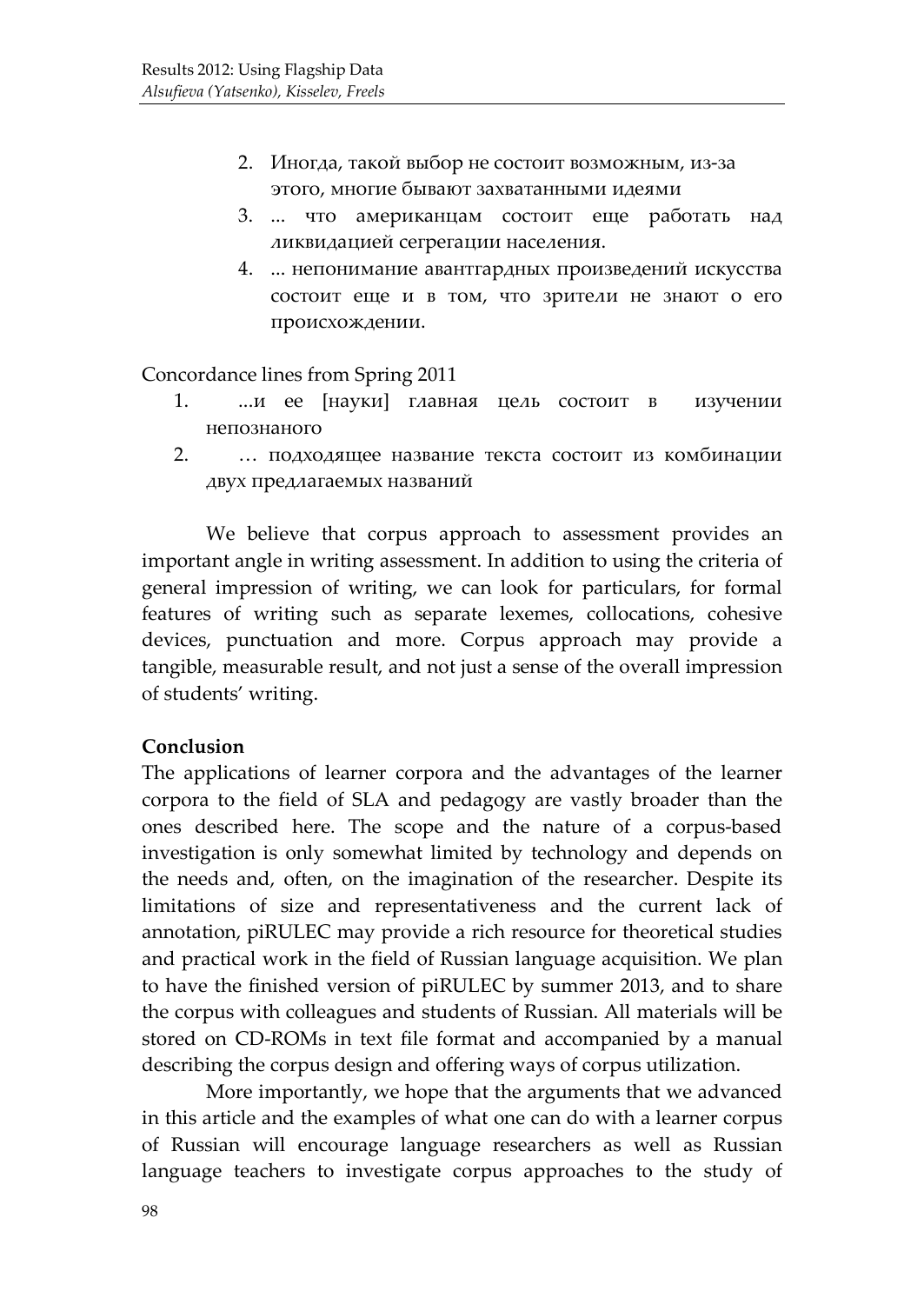language and the learners and, through this, enrich the field of theoretical study of Russian as well as teaching Russian as a Foreign Language.

# **Appendix A**

**Student Sociolinguistic Passport Sample 1**

Name : Daniel Gender: M F Age: 30 Major: Russian

I. Language background. Please provide details if you can.

–What was the first language or languages you learned to speak? English

–What language(s) your family spoke when you were growing up? English

–What was the language or languages you were schooled in? English

–Did you learn a foreign language(s) in school or college? 1 term of Spanish when 16. I dropped the class or completed at a poor level.

II. Russian language experience.

–Age when you left Russia or another country where Russian is a primary language (if born in the US, please put  $0$ ) 0

–List all Russian language courses taken up to this date (please provide name and year): Russian 101, 102, 103 – 1998-199; Russian 201, 202, 203 – 1999-2000; Russian 301, 2007, Russian 411, 412, 416 2010-2011; currently in Russian 416 (Russian Flagship First level)

–As a child, did you attend any Russian language classes? (Russian preschool, grade school; or if born and raised in the US: home classes/church/Sunday school/private lessons/etc.) Please specify: no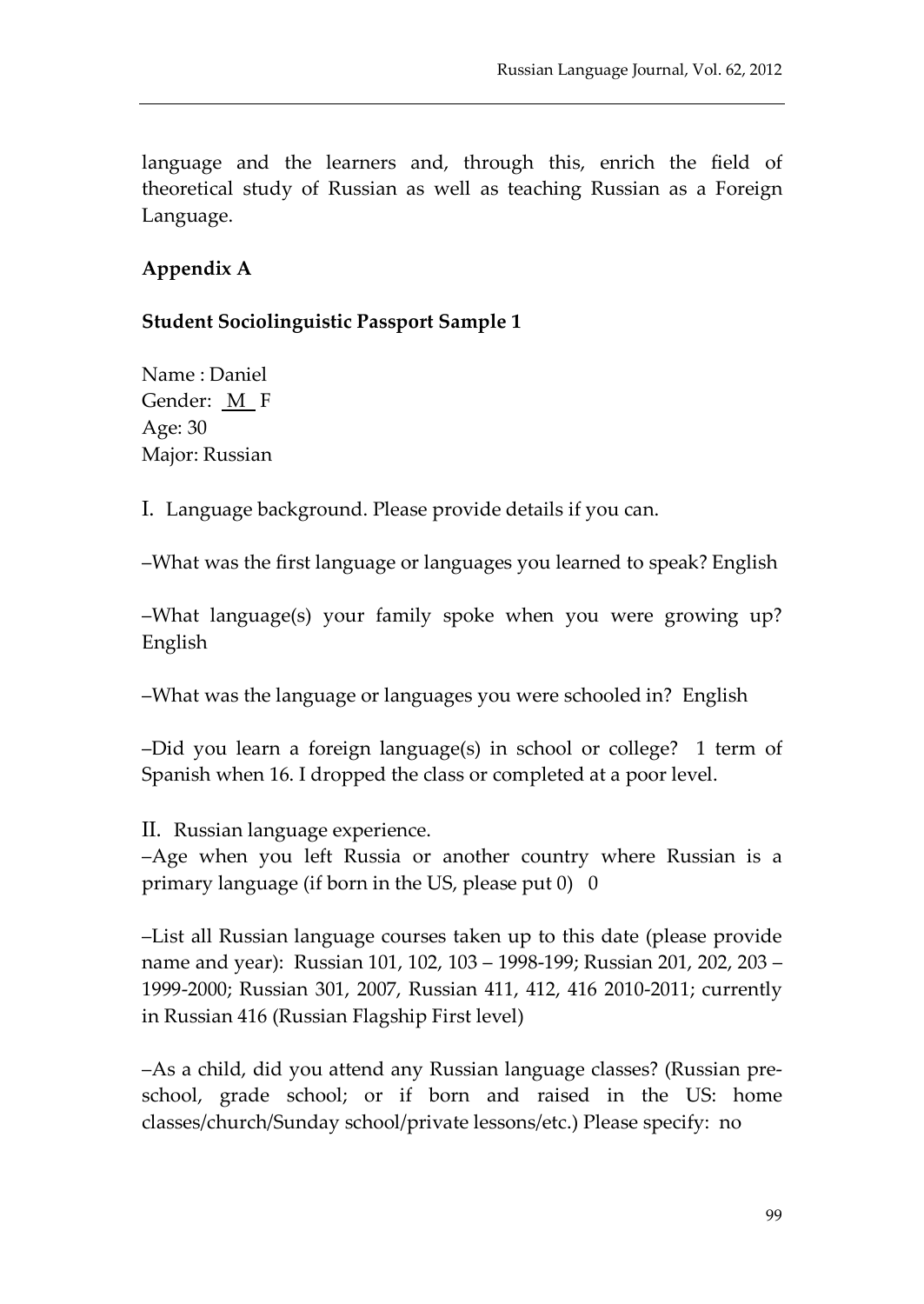–How many times did you visit a country where Russian is spoken by the majority of speakers? How long was each visit? When was it? What was the goal of your visit (studies, work, tourism, family visit). 10+; 2 months in 1999 for study and tourism w/WSU Dr. Bill Richrdson and Pskov Volny University; 200 – moved to Russia, study, then marriage, then work, then left in 12/2011; several visits to Ukraine and Estonia.

–When was the last time when you visited a country where Russian is spoken by the majority of speakers? How long was this visit? 2006, Voronezh, 2 weeks.

–Where and how often do you use your Russian? (Circle all that apply and provide an estimation of time you are engaged in this activity each week)

Classes: 2+hours Home: 0 hours Place of worship: 0 hours Friends:  $\sim$  1 hours Russian Immersion Dorm: 0 hours Tutor: 1–2 hours Extra-curricular activities: 0 hours Other (please specify): N/A

# **Student Sociolinguistic Passport Sample 2**

Name: Gender: M <u>F</u> Age: 20 Major: International Studies

I. Language background. Please provide details if you can. –What was the first language or languages you learned to speak? Russian

–What language(s) your family spoke when you were growing up? Russian

–What was the language or languages you were schooled in? Russian, then English.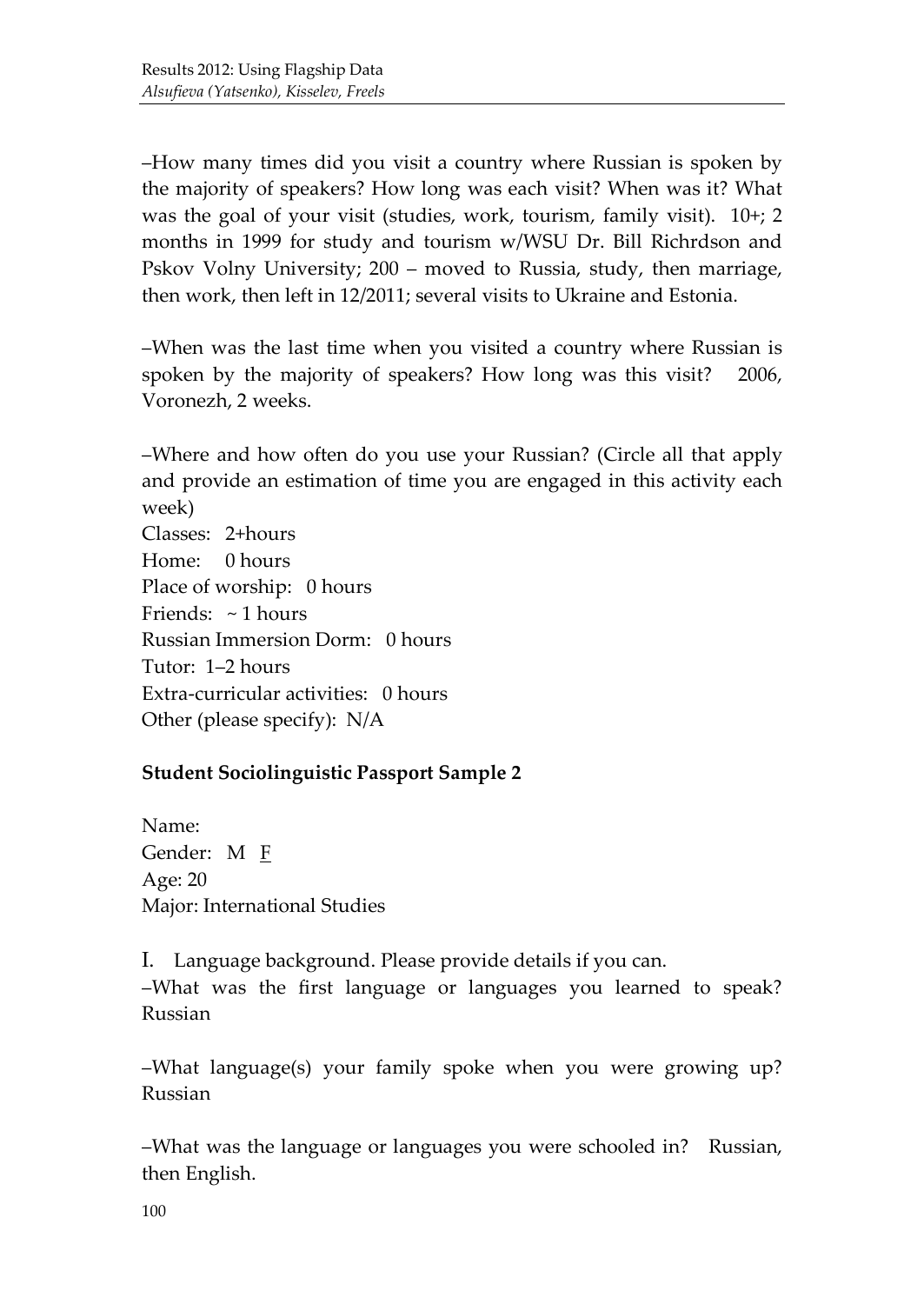–Did you learn a foreign language(s) in school or college? Russian, Italian, English.

II. Russian language experience.

–Age when you left Russia or another country where Russian is a primary language (if born in the US, please put 0) 11 yrs old.

–List all Russian language courses taken up to this date (please provide name and year): Russian 416, three-course sequence On Democracy (2009-2010, Russian Flagship First level), Russian Grammar (Spring 2010), Rus 421 Contemporary Russia (Summer 2010), Rus 416 American Studies and Rus 416 Environmental Sustainability (Russian Flagship Second level) currently in Rus 416 European History (Russian Flagship Second level), also currently in Rus 416 three-term sequence Russian in the Major (Russian Flagship Third level).

–As a child, did you attend any Russian language classes? (Russian preschool, grade school; or if born and raised in the US: home classes/church/Sunday school/private lessons/etc.) Please specify: went to Russian school in Estonia (grades 1–5).

–How many times did you visit a country where Russian is spoken by the majority of speakers? How long was each visit? When was it? What was the goal of your visit (studies, work, tourism, family visit): 2: 2 weeks in Estonia, family visit, 2 months in Estonia, family visit.

–When was the last time when you visited a country where Russian is spoken by the majority of speakers? How long was this visit? 2007, 2 weeks.

–Where and how often do you use your Russian? (Circle all that apply and provide an estimation of time you are engaged in this activity each week)

Classes: 4+ hours Home: everyday hours Place of worship: 0 hours Friends: 2 hours Russian Immersion Dorm: 0 hours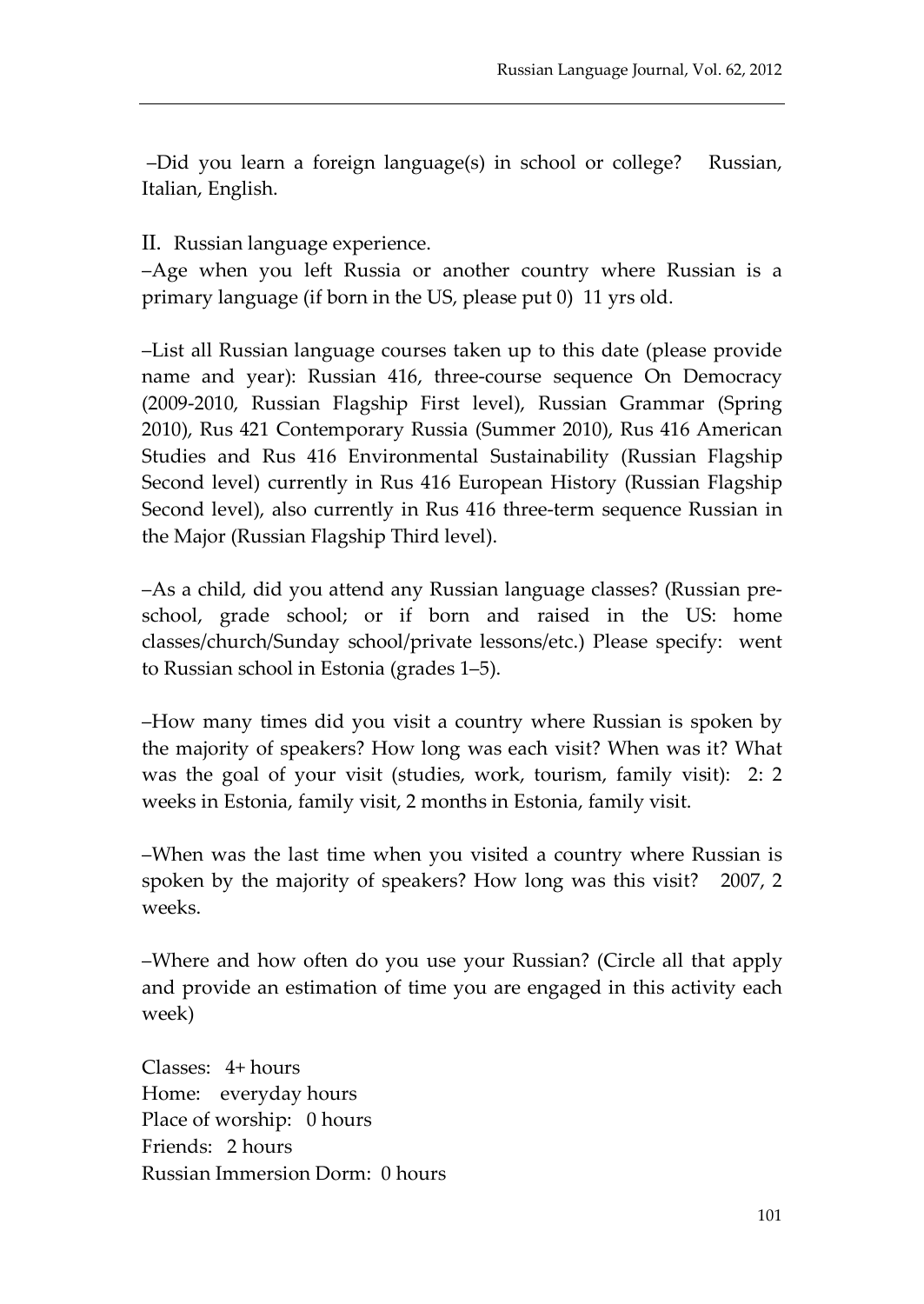Tutor: 1–2 hours Extra-curricular activities: 1 hours Other (please specify): N/A

#### **References:**

- American Council on the Teaching of Foreign Languages, ACTFL, [http://www.actfl.org/.](http://www.actfl.org/)
- Barlow, Michael. Concordancing and Corpus Analysis Using MP 2.2. Houston: Athelstan, 2003.
- Conrad, Susan. "Will Corpus Linguistics Revolutionize Grammar Teaching in the 21st Century?" TESOL Quarterly, 34, no. 3 (2000): 548-560.
- Dagneaux, Estelle, Sharon Denness, and Sylviane Granger. "Computer-Aided Error Analysis." System, 26 (1998): 163-174.
- Dobrushina N.R. "Kak ispol'zovat' Natsional'nyy korpus russkogo yazyka v obrazovanii?" In Natsional'nyy korpus russkogo yazyka: 2003 – 2005. Rezul'taty i perspektivy, foreword by V.A. Plungyan, 308-329. Moskva: Indrik, 2005.
- Dobrushina N.R. "Korpusnye metodiki obucheniya russkomu yazyku." In Natsional'nyy korpus russkogo yazyka: 2006 – 2008. Novye rezul'taty i perspektivy, edited by V.A. Plungyan, 335-352. SPb.: Nestor-Istoriya, 2009.
- Ellis, Rod. "The Methodology of Task-Based Teaching." Asian EFL Journal 8, no 3 (2006): 19-45.
- Granger, Sylviane. "From CA to CIA and Back: An Integrated Approach to Computerized Bilingual and Learner Corpora." In Languages in contrast, edited by Karin Aijmer, Bengt Altenberg, and Mats Johansson, 37-51. Lund, Sweden: Lund University Press, 1996.
- Granger, Sylviane. "Use of Tenses by Advanced EFL Learners: Evidence from an Error-tagged Computer Corpus." In Out of Corpora. Studies in Honour of Stig Johansson, edited by Hilde Hasselgard and Signe Oksefjell, 191-202. Amsterdam: Rodopi, 1999.
- Granger, Sylviane. "The International Corpus of Learner English: A new resource for Foreign Language learning and teaching and Second Language Acquisition research." TESOL Quarterly, 37 (2003): 538- 546.
- Granger, Sylviane. "Computer Learner Corpus Research: Current Status and Future Prospects." In Applied Corpus Linguistics: a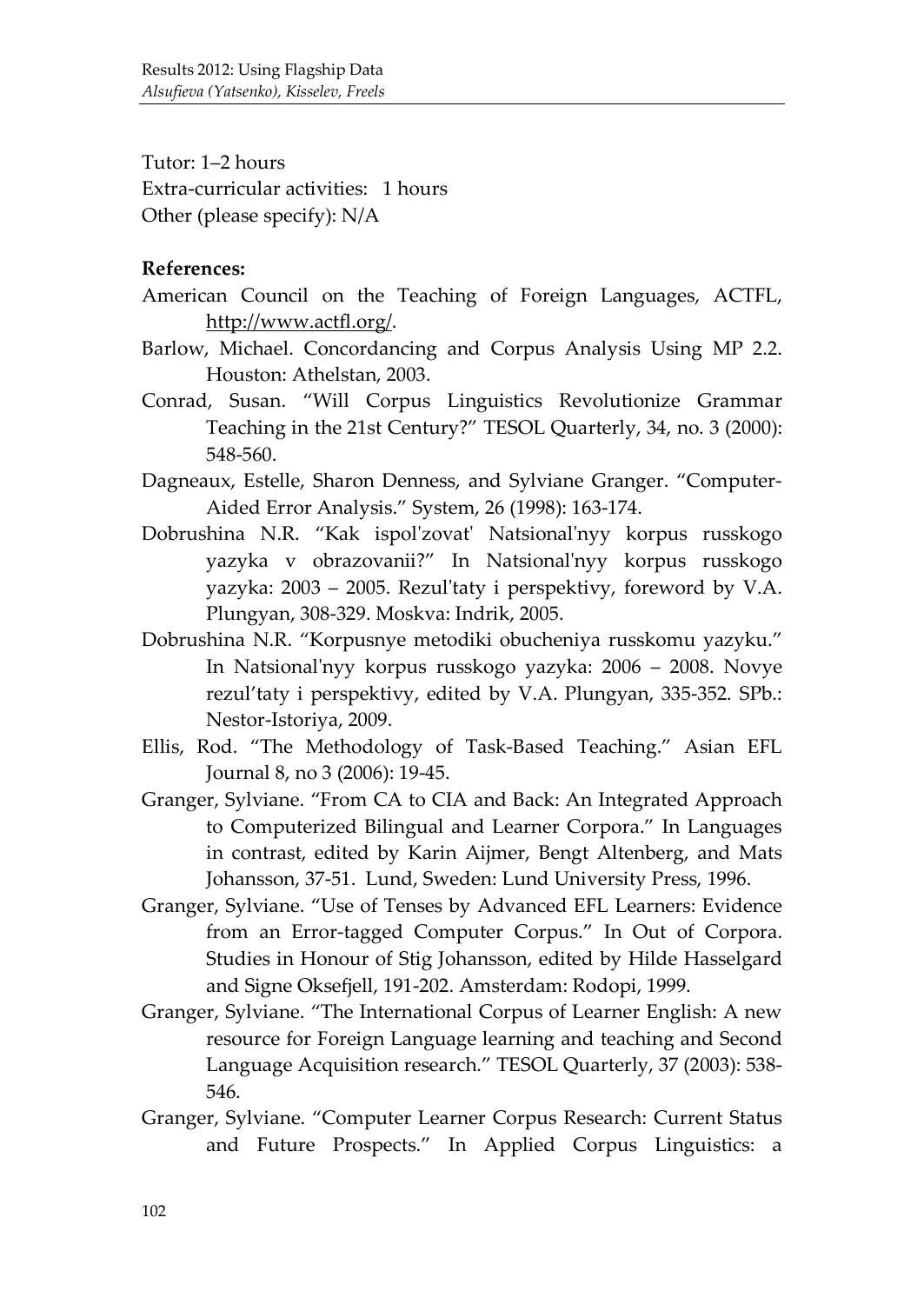Multidimensional Perspective, edited by Ulla Connor and Thomas Upton. 123-145. Amsterdam & Atlanta: Rodopi, 2004.

- Hana, Jirka, Svatava Škodova, Alexandr Rosen, and Barbora Štindlova. "Error-tagged Learner Corpus of Czech." In Proceedings of the Fourth Linguistics Annotation Workshop, ACL 2010, edited by Nianwen Xue and Massimo Poesio, 11-19. Uppsala, Sweden, 2010.
- Hasko, Victoria. "Unidirectional and Multidirectional Motion Events in the Speech of L12 Learners of Russian." In Linguistic Relativity in L2 Acquisition: Evidence of L1 Thinking for Speaking, edited by Han ZhaoHong and Teresa Cadierno, 34-58. Clevedon: Multilingual Matters, 2010.
- Hasko, Victoria. "Motion Domains in Russian and English: Corpus-based Analysis." In New Approaches to Slavic Verbs of Motion, edited by Victoria Hasko and Renee Perelmutter, 197-224. Amsterdam/ Philadelphia: John Benjamins, 2010.
- Hinkel, Eli. (2001). "Matters of Cohesion in L2 Academic Texts." Applied Language Learning, 12. no. 2 (2001): 111-132.
- Janda, Laura. "Studenty pol'zovateli Natsional'nogo korpusa russkogo yazyka." In Natsional'nyj korpus russkogo yazyka i problemy gumanitarnogo obrazovaniya, edited by N.R. Dobrushina, 60-73. Moskva: Teis, 2007.
- Kopotev M.V. and Arto Mustajoki. "Sovremennaya korpusnaya rusistika" In Instrumentariy rusistiki: korpusnye podkhody, edited by A. Mustajoki, M.V. Kopotev, L.A. Biryulina, E. Yu. Protasova, 7-24. Khel'sinki, 2008.
- Leech, Geoffrey. "Teaching and Language Corpora: A Convergence." In Teaching and Language Corpora, edited by Anne Wichmann, Steven Fligelstone, Tony McEnery, and Gerry Knowles, 1-23. London: Longman, 1997.
- Leech, Geoffrey. "Learner corpora: What They Are and What Can Be Done with Them." In Learn English on Computer edited by Sylviane Granger, xiv – xx. London,1998.
- Levinzon A.I. "Ispol'zovanie Natsional'nogo korpusa russkogo yazyka v obuchenii russkomu yazyku angloyazychnykh studentov." Russkiy yazyk za rubezhom, 4 (2007): 64 -73.
- McCarthy, Michael, Jeanne McCarten, and Helen Sandiford. Touchstone 1-4: From Corpus to Course. Cambridge UK: Cambridge University Press, 2005.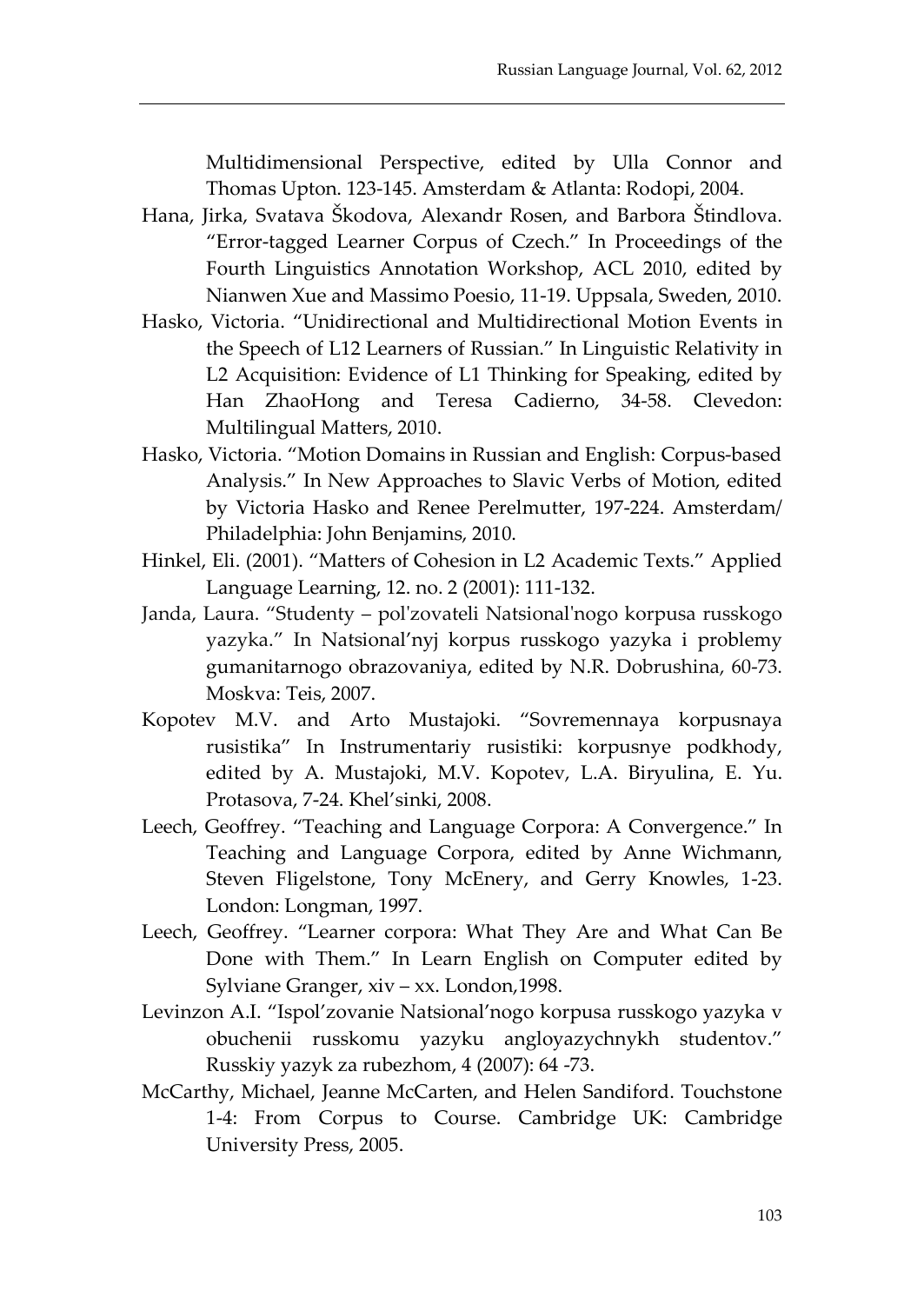- Stritar, Mojca. "Slovene as a Foreign Language: The Pilot Learner Corpus Perspective." Slovenski jezik – Slovene Linguistic Studies 7 (2009): 135-152.
- Pavlenko, Aneta and Victoria Driagina. "Russian Emotion Vocabulary in American Learners' Narratives." The Modern Language Journal 91, no 2 (2007), 213-234.
- Pravec, Norma. "Survey of Learner Corpora." ICAME Journal: Computers in English Linguistics, 26 (2002). [http://icame.uib.no/ij26/.](http://icame.uib.no/ij26/)
- Savchuk S.O. and D.V. Sichinava. "Obuchayushchiy korpus russkogo yazyka i ego ispol'zovanie v prepodavatel'skoy praktike." In Natsional'nyy korpus russkogo yazyka: 2006 – 2008. Novye rezul'taty i perspektivy, edited by V.A. Plungyan, 317-334. SPb.: Nestor-Istoriya, 2009.
- Scott, Mike. WordSmith Tools. Version 5.0 (2010). [http://www.lexically.net/wordsmith/.](http://www.lexically.net/wordsmith/)
- Tenfjord, Kari, Paul Meurer, and Knut Hofland. "The ASK Corpus a Language Learner Corpus of Norwegian as a Second Language." Paper presented at The TALC 2004 Conference, Granada Spain, 69 July 2004. 1821-1824, [http://gandalf.aksis.uib.no/lrec2006/pdf/573\\_pdf.pdf.](http://gandalf.aksis.uib.no/lrec2006/pdf/573_pdf.pdf)
- Tono, Yukoi. "Learner Corpora: Design, Development and Applications." In Proceedings of the Corpus Linguistics 2003 Conference (CL 2003). Technical Papers 16, edited by Dawn Archer, Tony McEnery, Paul Rayson, Andrew Hardie. Lancaster University: University Centre for Computer Corpus Research on Language. (2003): 800-809. [http://ucrel.lancs.ac.uk/publications/CL2003/papers/tono.pdf.](http://ucrel.lancs.ac.uk/publications/CL2003/papers/tono.pdf)
- Zolotova G.A. Sintaksicheskiy slovar': Repertuar elementarnykh edinits russkogo sintsksisa. Moskva: Nauka, 1988.
- Yazyk russkogo zarubezh'ya: Obshchie protsessy i rechevye portrety: Kollektivnaya monografiya. Editor E.A. Zemskaya. Moskva; Vena: Yazyki slavyanskoy kul'tury: Venskyy slavisticheskyy al'manakh, 2001.

#### **Links to corpora (mentioned in the article)**

Centre for English Corpus Linguistics: "Learner corpora around the world," last modified July 9 2012, [http://www.uclouvain.be/en](http://www.uclouvain.be/en-cecl-lcWorld.html)[cecl-lcWorld.html.](http://www.uclouvain.be/en-cecl-lcWorld.html)